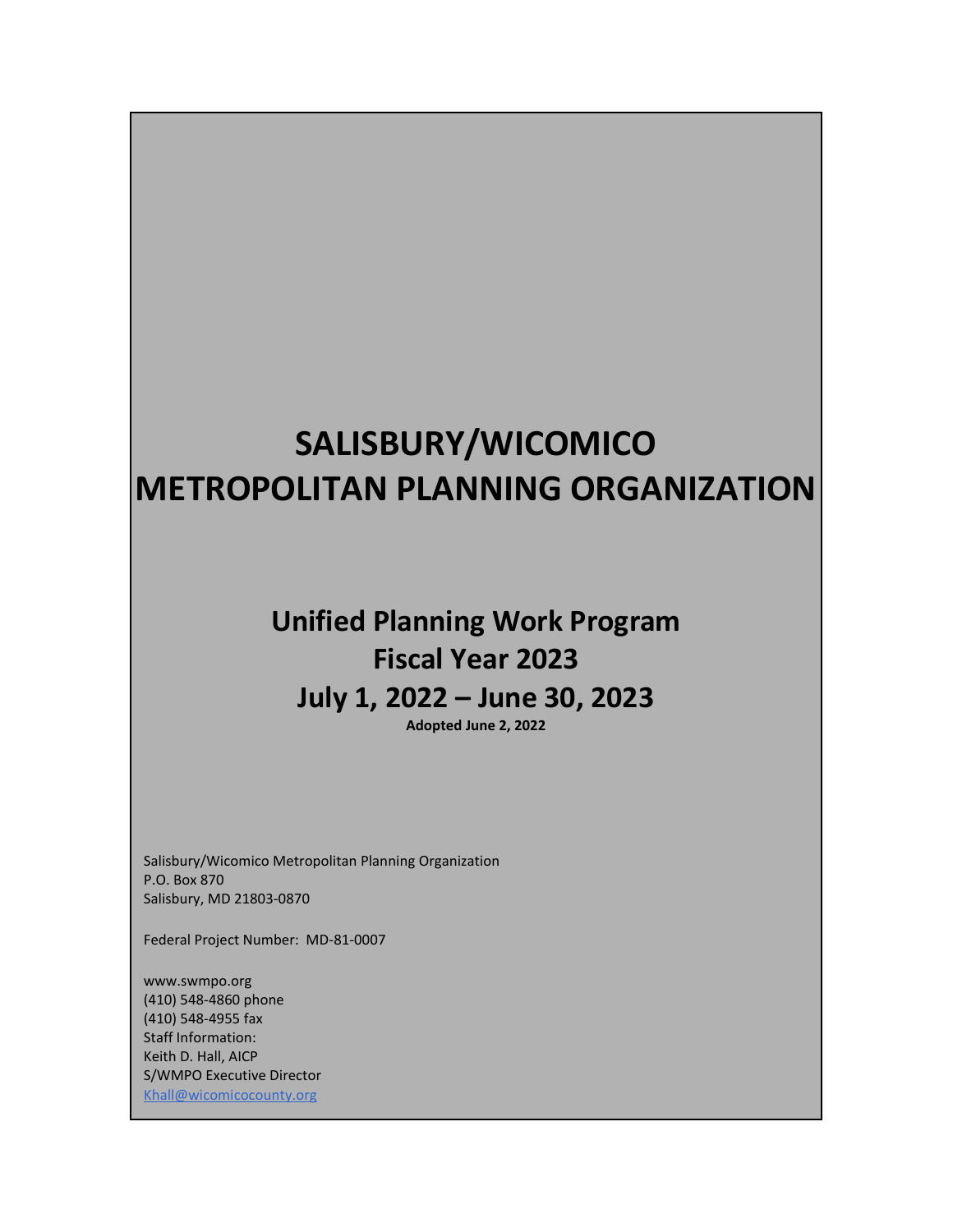# Table of Contents

|      |    |                                                                                | Page              |
|------|----|--------------------------------------------------------------------------------|-------------------|
| I.   |    | Introduction                                                                   | $\mathbf 1$       |
| ΙΙ.  |    | United States Department of Transportation - Planning<br><b>Emphasis Areas</b> | 3                 |
| III. |    | <b>Organization and Management</b>                                             | 4                 |
|      | Α. | Metropolitan Planning Organization                                             | 4                 |
|      | В. | Technical Advisory Committee ("TAC")                                           | 5                 |
|      | C. | <b>MPO Staff</b>                                                               | 5                 |
|      | D. | Organizational Procedures and Bylaws                                           | 5                 |
| IV.  |    | Work Program by Task                                                           | 6                 |
|      | Α. | <b>Core Planning</b>                                                           | 6                 |
|      |    | <b>Transportation Improvement Program</b><br>1.                                | 6                 |
|      |    | Unified Planning Work Program<br>2.                                            | 7                 |
|      |    | Long Range Transportation Plan<br>3.                                           | 8                 |
|      |    | <b>Transportation Development Plan</b><br>4.                                   | 10                |
|      | В. | <b>MPO Administration</b>                                                      | 10                |
|      | C. | <b>Public Participation Process</b>                                            | 13                |
|      | D. | Special Studies & Work Program Items                                           | 14                |
|      |    | 1.<br>GIS - Ongoing Enhancements                                               | 14                |
|      |    | <b>Corridor Planning</b><br>2.                                                 | 15                |
|      |    | 3.<br><b>Transit Planning</b>                                                  | 17                |
|      |    | <b>Freight Planning</b><br>4.                                                  | 18                |
|      |    | Pedestrian and Cyclist Planning<br>5.                                          | 19                |
|      |    | <b>Overall Budget</b>                                                          | 21                |
|      |    | <b>Budget by State</b>                                                         | <b>APPENDIX A</b> |
|      |    |                                                                                |                   |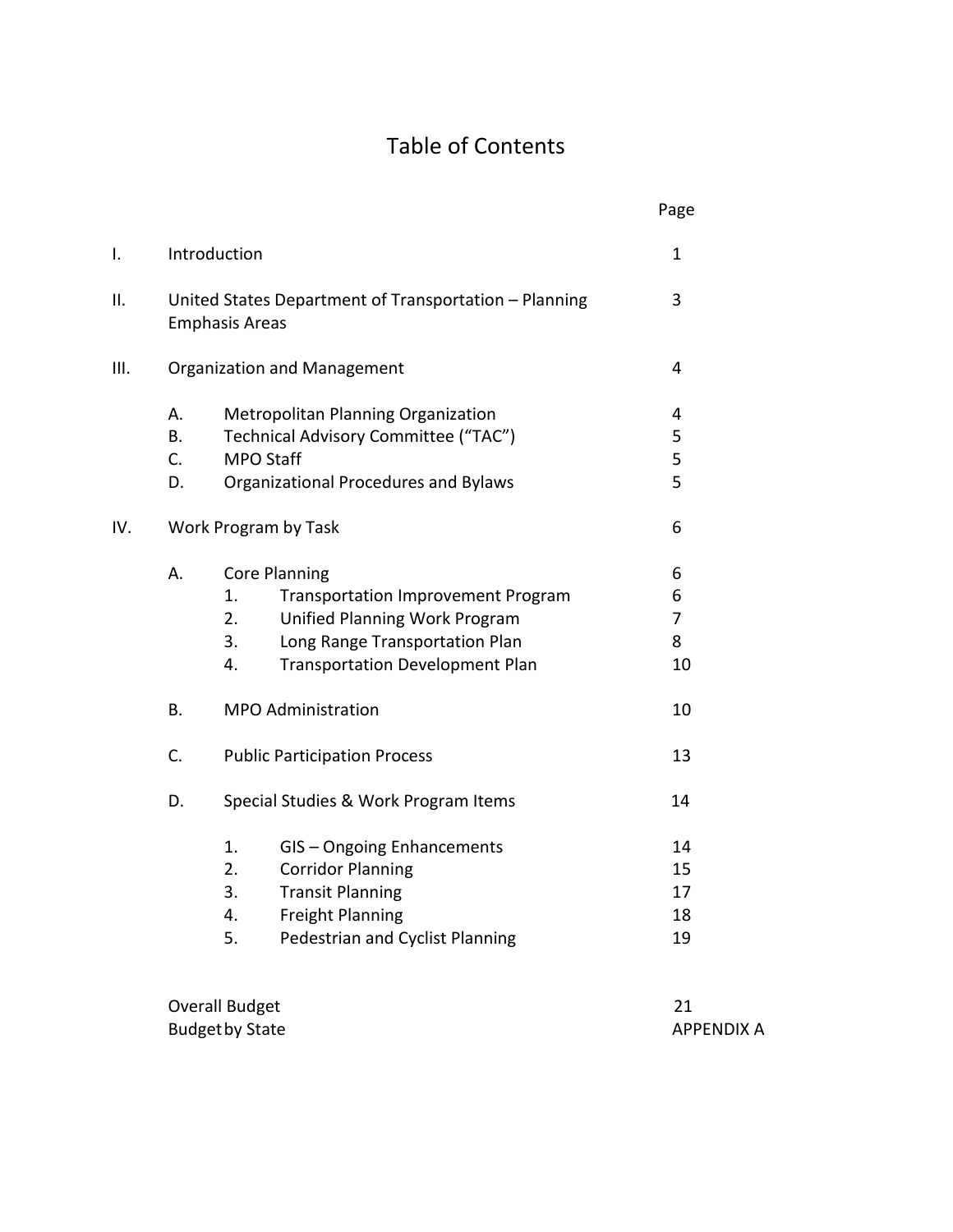# RESOLUTION BY THE SALISBURY/WICOMICO METROPOLITAN PLANNING ORGANIZATION COUNCIL ADOPTING THE FY 2023 UNIFIED PLANNING WORK PROGRAM RESOLUTION 02-2022

WHEREAS, the Salisbury/Wicomico Metropolitan Planning Organization ("S/WMPO") was established to conduct regional transportation planning for the S/WMPO area in accordance with applicable federal requirements;

WHEREAS, the S/WMPO Council is the governing body for the S/WMPO;

WHEREAS, Federal regulations require the endorsement by the S/WMPO of an Unified Planning Work Program ("UPWP"), which documents and describes transportation planning and related planning activities anticipated in the metropolitan area during the next fiscal year;

WHEREAS, the total funding of the FY 2023 UPWP is \$340,457.00. The Delaware and Maryland portions of the budget account for \$139,500.00 and \$200,957.00, respectively:

WHEREAS, on April 12, 2022, the draft UPWP for FY 2023 was reviewed by the S/WMPO Technical Advisory Committee, which made <sup>a</sup> favorable recommendation to forward the draft FY 2023 UPWP to the S/WMPO Council for their review and action;

WHEREAS, the draft UPWP for FY 2023 was available for public review and comment for <sup>a</sup> period of no less than 15-days prior to an action of the S/WMPO Council at an advertised public hearing on June 2, 2022, which no public comments were received; and

NOW, THEREFORE, BE IT RESOLVED the S/WMPO Council does adopt the FY 2023 Unified Planning Work Program for the S/WMPO Area.

Attin E. Crisme  $\frac{C_0}{2}$  22 Matthew E. Creamer, Chairman, S/WMPO Council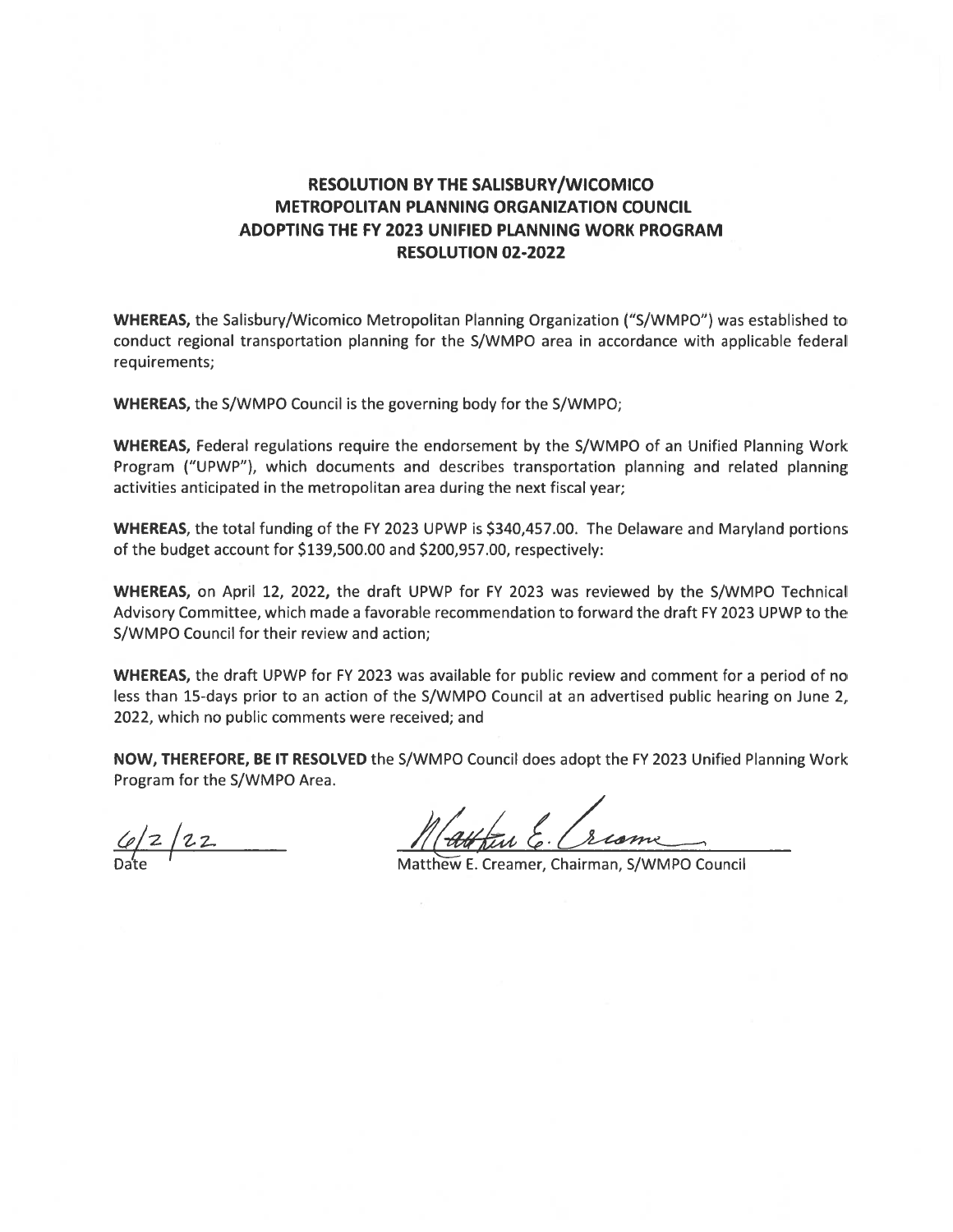#### **SALISBURY/WICOMICO METROPOLITAN PLANNING ORGANIZATION UNIFIED PLANNING WORK PROGRAM FY 2023**

#### **I.INTRODUCTION**

As a result of the 2000 U.S. Census, the Salisbury area was classified as an Urbanized Area ("UA"), and in accordance with the U.S. Department of Transportation requirements a Metropolitan Planning Organization was designated by Maryland Governor Robert L. Ehrlich on February 19, 2004. The initial UA of the Salisbury/Wicomico Metropolitan Planning Organization ("S/WMPO") included the City of Salisbury, the City of Fruitland, the Towns of Delmar (Md. & De.), and the adjacent unincorporated areas of Wicomico County, Md., and Sussex County, De.

According to the U.S. Census Bureau 2010 Decennial Census, the population of the Urbanized Area was 98,081 with 73,493 persons residing in Maryland (74.9%) and approximately 24,588 persons residing in Delaware (25.1%). This represents an increase of 38,655 persons between the 2000 and 2010 Census, which the majority of the population increase occurred in the expanded portion of the UA in Delaware. In response to the population increase and changes to the delineation criteria of an UA between the 2000 and 2010 Decennial Census, the size of the UA expanded from approximately 43 sq. miles to 73 sq. miles. In addition, a Planning Study Area boundary, which includes the UA, is a larger area encompassing anticipated growth areas of the member jurisdictions over the next 20 years.

The 2010 UA for the S/WMPO region includes the City of Salisbury, City of Fruitland, Town of Delmar, MD, Town of Hebron, and portions of Wicomico and Somerset counties in Maryland. The Delaware portion consists of Town of Delmar, Town of Laurel, Town of Blades, City of Seaford, and part of unincorporated Sussex County, DE. The Metropolitan Planning Area boundary includes the aforementioned jurisdictions, as well as expanded portions of Wicomico County, Maryland, and Sussex County, Delaware.

Since the 1960's the federal government has established urban transportation planning requirements in all metropolitan areas, as a prerequisite to the approval of federal funding (23 CFR Part 450 and 49 CFR Part 613). The regulations require a continuing, comprehensive, and cooperative ("3-C") planning process in all urbanized areas. In accordance with federal regulations, the S/WMPO is the planning agency responsible for regional transportation planning activities within the UA.

In 1991, the Intermodal Surface Transportation Efficiency Act ("ISTEA") was passed. This Act revised some of the established regulations and procedures and placed a new emphasis on Metropolitan Planning Organizations. As part of this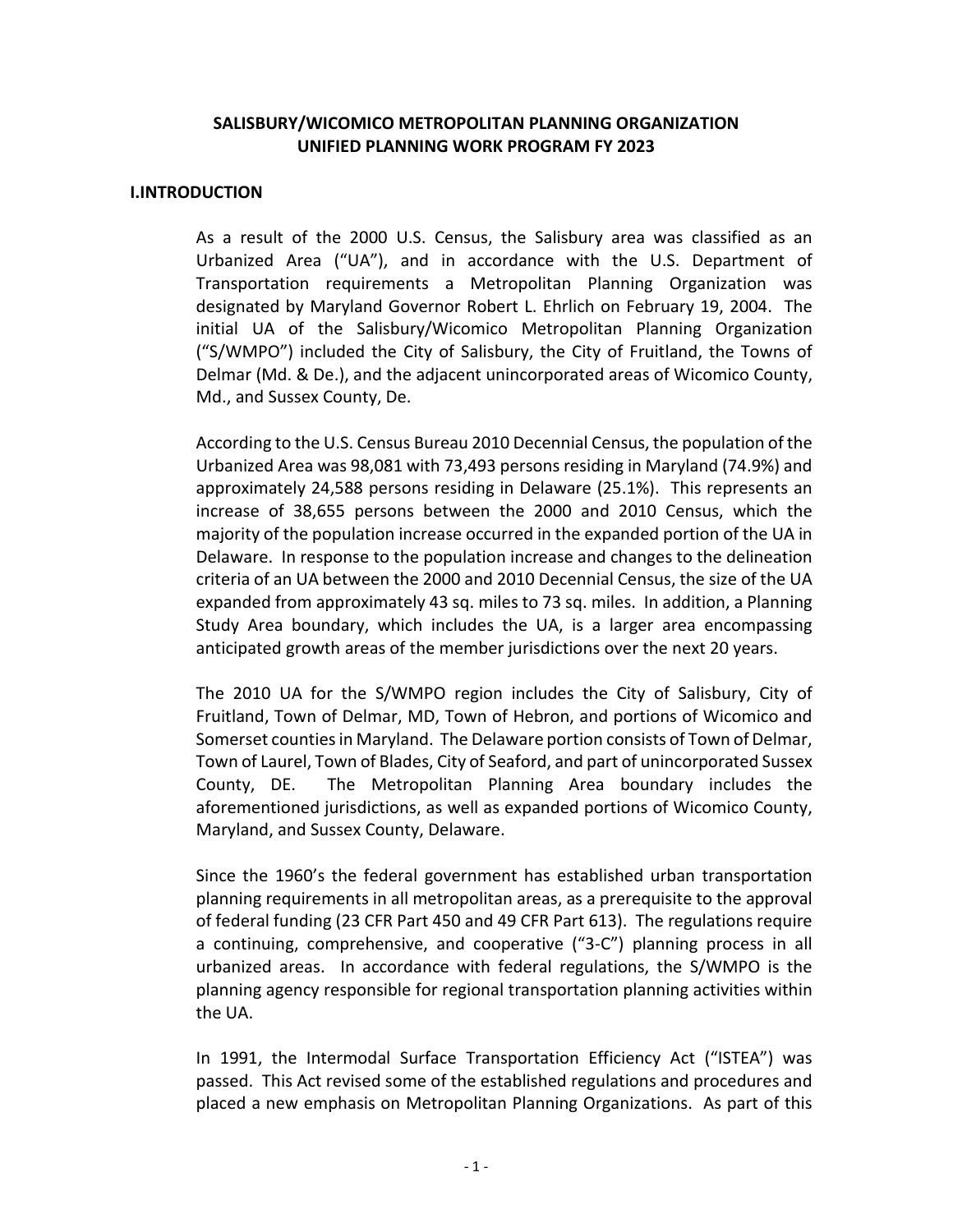Act, the MPO planning process has been more specifically defined and new planning requirements have been prescribed.

In 1998, the Transportation Equity Act for the  $21^{st}$  Century ("TEA-21") was passed continuing the initiatives of the 1991 Act and adding several new provisions and programs.

In 2005, the Safe, Accountable, Flexible, and Efficient Transportation Equity Act: A Legacy for Users ("SAFETEA-LU") was passed, building on the foundation established by ISTEA and TEA-21 and representing the largest surface transportation investment in the Nation's history. SAFETEA-LU expired in 2009 and after a series of Continuing Resolutions, Moving Ahead for Progress in the  $21^{st}$ Century ("MAP-21") was signed into law by President Barack Obama in July 2012.

MAP-21 is a two-year bill that seeks to build on and refine many of the highway, transit, bike and pedestrian programs and policies established by ISTEA in 1991. MAP-21 seeks to focus the federal aid program on the following national goals:

- 1. Safety;
- 2. Infrastructure;
- 3. Congestion Reduction;
- 4. System Reliability;
- 5. Freight Movement and Economic Vitality;
- 6. Environmental Sustainability; and
- 7. Reduced Project Delivery Dates.

On December 4, 2015, President Obama signed into law Fixing America's Surface Transportation Act ("FAST Act"). The FAST Act provides funding certainty for infrastructure planning and capital programming over a five-year timeframe extending from FY 2016 through FY 2020. Overall, the FAST Act maintains current program structures and funding shared between highways and transit. Also, the law makes changes and reforms to many Federal transportation programs, including, streamlining the review and approval processes for new transportation projects, providing new safety tools, and establishing new programs to advance critical freight projects.

This Unified Planning Work Program ("UPWP") is a cooperative planning effort by federal, state, and local transportation agencies serving the Salisbury/Wicomico MPO Area, and functions as the annual work program for the S/WMPO. The purpose of the UPWP is to describe and coordinate all transportation planning activities to be completed with federal, state, and local resources during a fiscal year, and is designed to make the transportation planning process consistent with the appropriate federal regulations. Included in the UPWP is a budget detailing how each fund source will be utilized. The UPWP is reviewed, revised, and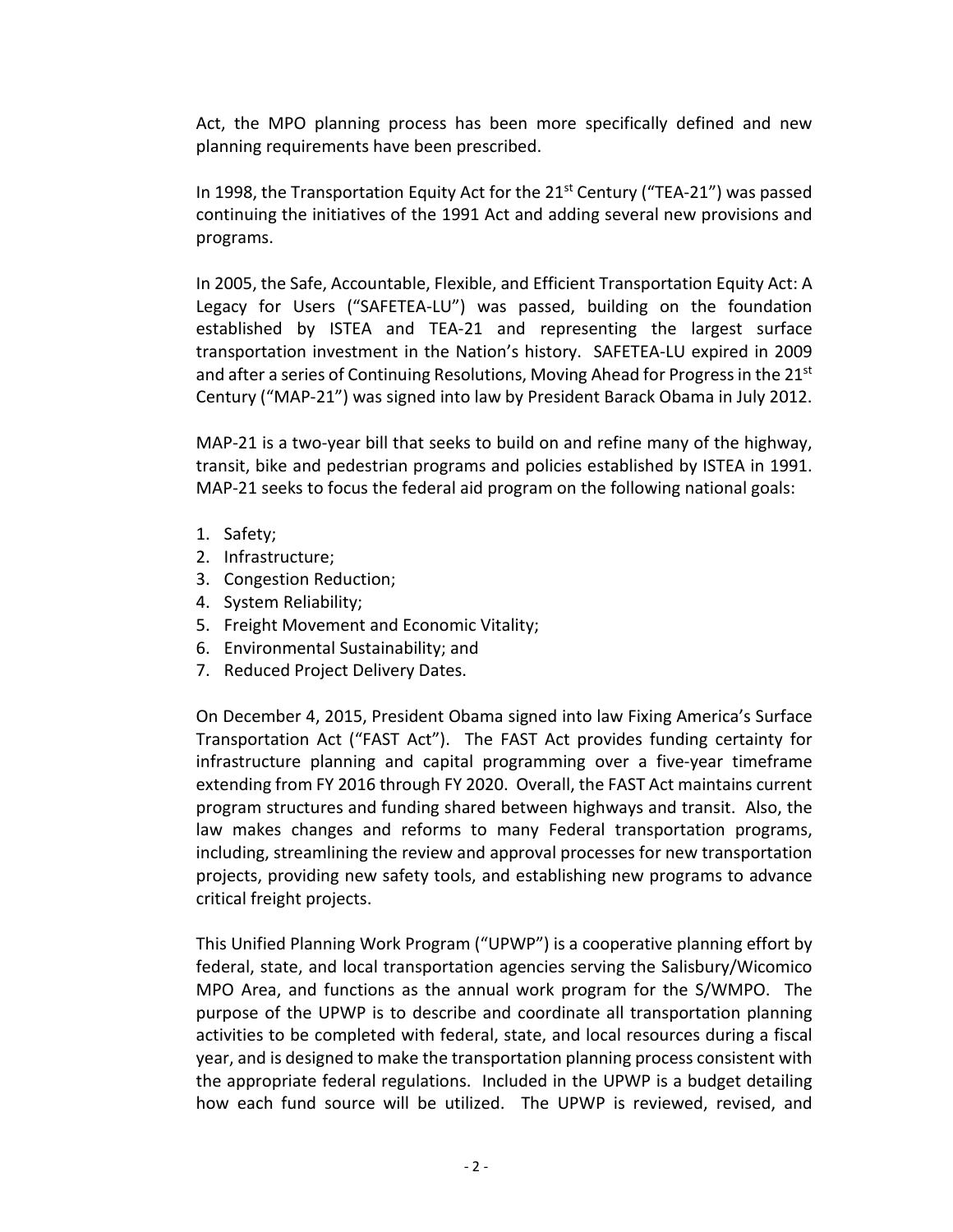adopted annually.

# **II. UNITED STATES DEPARTMENT OF TRANSPORTATION ("USDOT") – PLANNING EMPHASIS AREAS**

In response to MAP-21, the Federal Highway Administration ("FHWA") and Federal Transit Administration ("FTA") jointly issued Planning Emphasis Areas ("PEA"). The PEA represent core topical areas for MPOs and state Department of Transportation ("DOT") to emphasize in the development and implementation of their unified planning work programs. The PEA for include the following:

- A. MAP-21 Implementation Transition to performance based planning and programming.
- B. Models of Regional Planning Cooperation Promote cooperation and coordination across MPO boundaries and across state boundaries where appropriate to ensure a regional approach to transportation planning.
- C. Ladders of Opportunity Access to essential services as part of the transportation planning process, identify transportation connectivity gaps in access to essential services.

In accordance with the expectations associated with PEA, the S/WMPOs FY 2023 Unified Planning Work Program addresses the topical areas as follows:

**A. MAP-21 and FAST Act Implementation -** The Organization's FY 2023 UPWP acknowledges the transition to performance based planning and programming as part of the on-going training activities included in the MPO Administration work program. Additionally, the Long Range Transportation Plan ("LRTP") work program references this approach as a major component of the update, which the LRTP update was approved by the Council on December 17, 2019, with federal concurrence occurring on May 13, 2020.

**B. Models of Regional Planning Cooperation -** The S/WMPO is a multi-state, multi-county, and multi-local jurisdiction entity providing regional transportation planning services. To demonstrate the Organization's commitment of continuing to enhance our interjurisdictional coordination efforts, the FY 2023 UPWP allocates funding for projects of local and regional planning significance, including, but not limited to LRTP update, corridor and intersection studies, freight studies, transit planning, and pedestrian and cyclist initiatives.

Other on-going efforts demonstrating regional planning cooperation include:

 Participate with WILMAPCO, DoverKent MPO, MDOT, DelDOT, VDOT, as well as local and county governments to conduct planning studies to better understand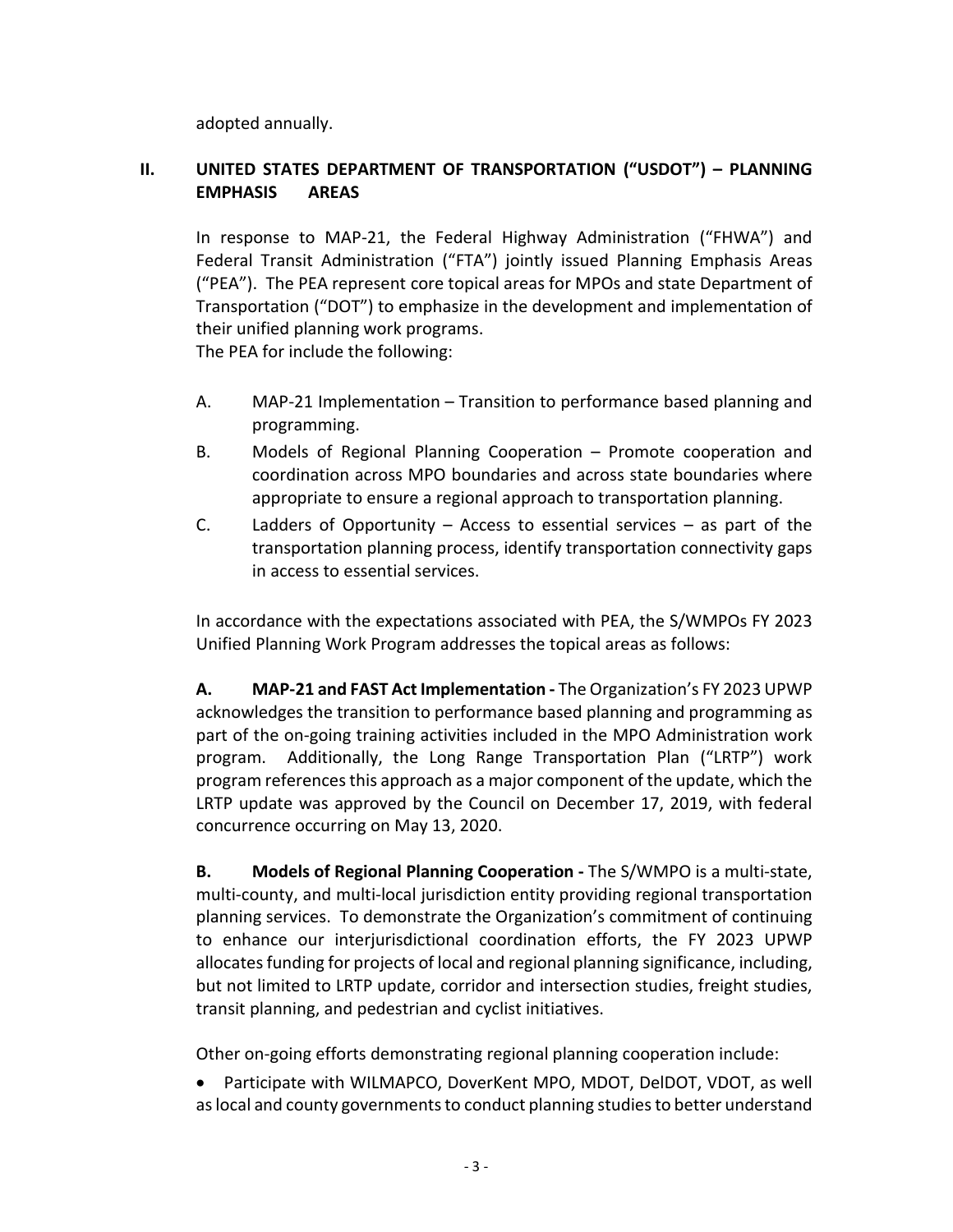existing and future demands of the regional transportation network;

 Member of the Association of Metropolitan Planning Organization's Policy Board;

Member of Shore Transit Advisory Board;

 Coordinate with state and local governments in the development and maintenance a regional GIS database system.

**C. Ladders of Opportunity -** Over the past 10 fiscal years, the Organization funded several ridership and routing analysis studies for the purpose of optimizing transit operations (both fixed route and origin-to-destination), as well as improving connectivity to essential services. During FY 22, funding was allocated to conduct transit planning initiatives designed to improve ridership of localized and regional transit services. Additionally, the Organization will continue to identify and evaluate potential opportunities to partner with Shore Transit, DART Delaware Transit Corporation, DelDOT, Sussex County, Delaware, and the Dover-Kent MPO to prepare a feasibility study to establish a one-window fixed route between Salisbury, Maryland, and Dover, Delaware.

#### **III. ORGANIZATION AND MANAGEMENT**

#### **A. Metropolitan Planning Organization**

The S/WMPO was designated by Maryland Governor Robert L. Ehrlich on February 19, 2004, and is the primary agency responsible for transportation planning within the MPO's Planning Area.

At the time of this publication, the primary governing body of the S/WMPO is the Council, which consists of 12 voting members. The voting members consist of representatives from the following governments and agencies:

## *Maryland*

Maryland Department of Transportation (1 position); Wicomico County (3 positions); City of Salisbury (2 positions); City of Fruitland (1 position); Town of Delmar, MD (1 position); and Tri-County Council of the Lower Eastern Shore of MD (1 position).

#### *Delaware*

Delaware Department of Transportation (1 position); Sussex County (1 position); and City of Seaford (1 position).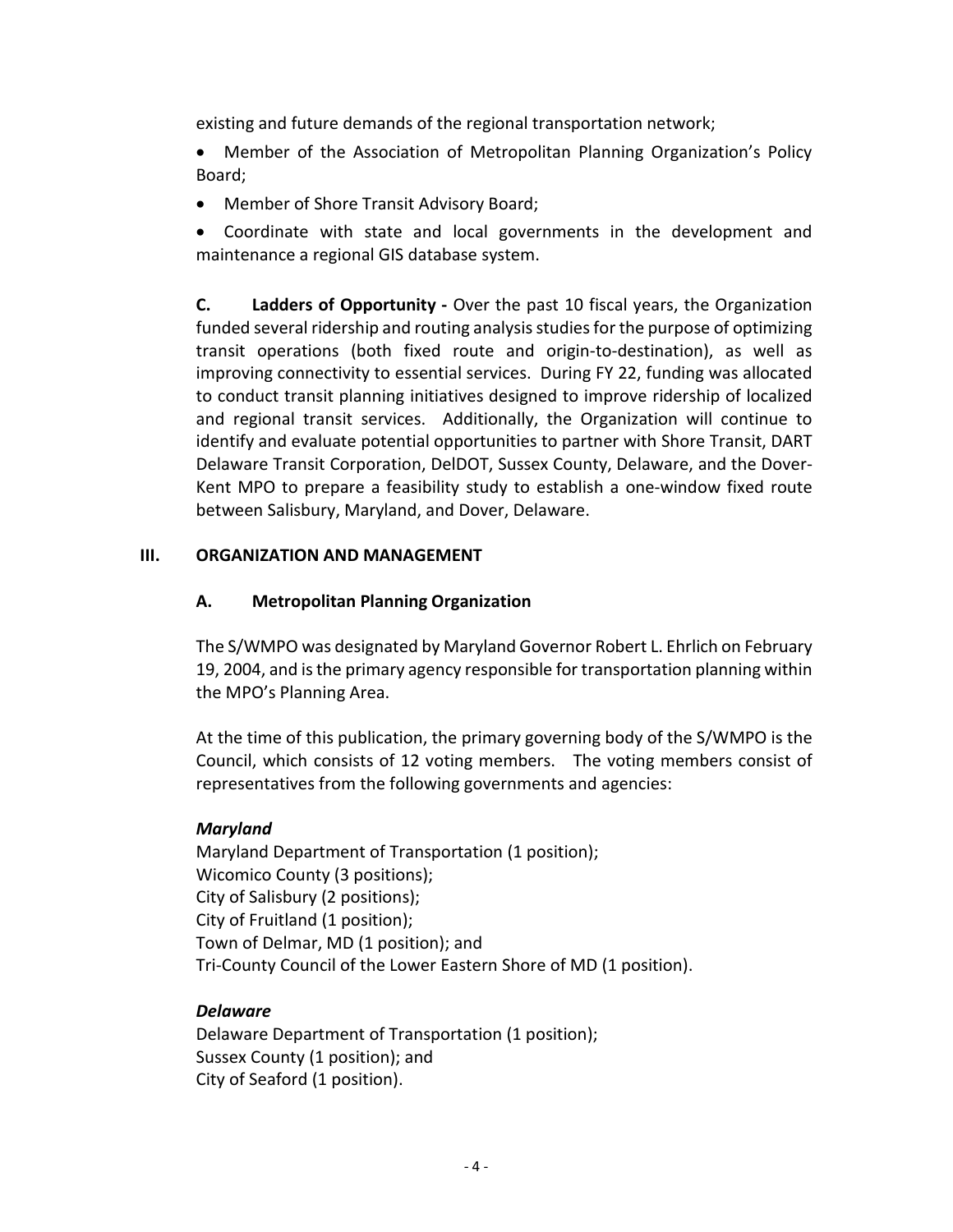On November 24, 2015, the S/WMPO amended their Prospectus and Bylaws to increase representation of local governments and entities located in the Delaware portion of the 2010 UA for the S/WMPO.

# **B. Technical Advisory Committee ("TAC")**

The S/WMPO Council has established a 19-voting member Technical Advisory Committee ("TAC") comprised of technical representatives such as planners and engineers. The TAC provides technical expertise and develops recommendations to assist the Council by reviewing and recommending revisions to the planning process, data collection, forecasts, the Long Range Transportation Plan, the Transportation Improvement Program, and the UPWP. The current TAC voting membership includes representation from the various member jurisdictions, as well as from transportation organizations and relevant state agencies. The TAC can include representation from all modes of surface transportation and various levels of government, which provides the opportunity to achieve a unified transportation planning effort.

# **C. MPO Staff**

The S/WMPO is staffed by personnel from the Salisbury-Wicomico County Department of Planning, Zoning and Community Development. The S/WMPO Administrator manages the daily operations of the Organization, as well as coordinates regional transportation planning projects and activities. The S/WMPO Executive Director oversees the financial management of the Organization and serves as a liaison to local, state, and federal agencies involved in regional transportation planning activities within the S/WMPO Metropolitan Planning Area.

## **D. Organizational Procedures and Bylaws**

The S/WMPO operates under an adopted set of Bylaws. Wicomico County provides support services to the Organization, including, but not limited to legal, financial, and procurement services. Staff performing these services operate under the applicable rules and procedures of the County and the State of Maryland. The S/WMPO's official records are maintained in the Wicomico County Department of Planning, Zoning, and Community Development's office in Room 203 of the Government Office Building, 125 N. North Division Street, Salisbury, MD, 21803. The records are available for public inspection during normal business hours, Monday through Friday, 8:00 A.M. to 5:00 P.M.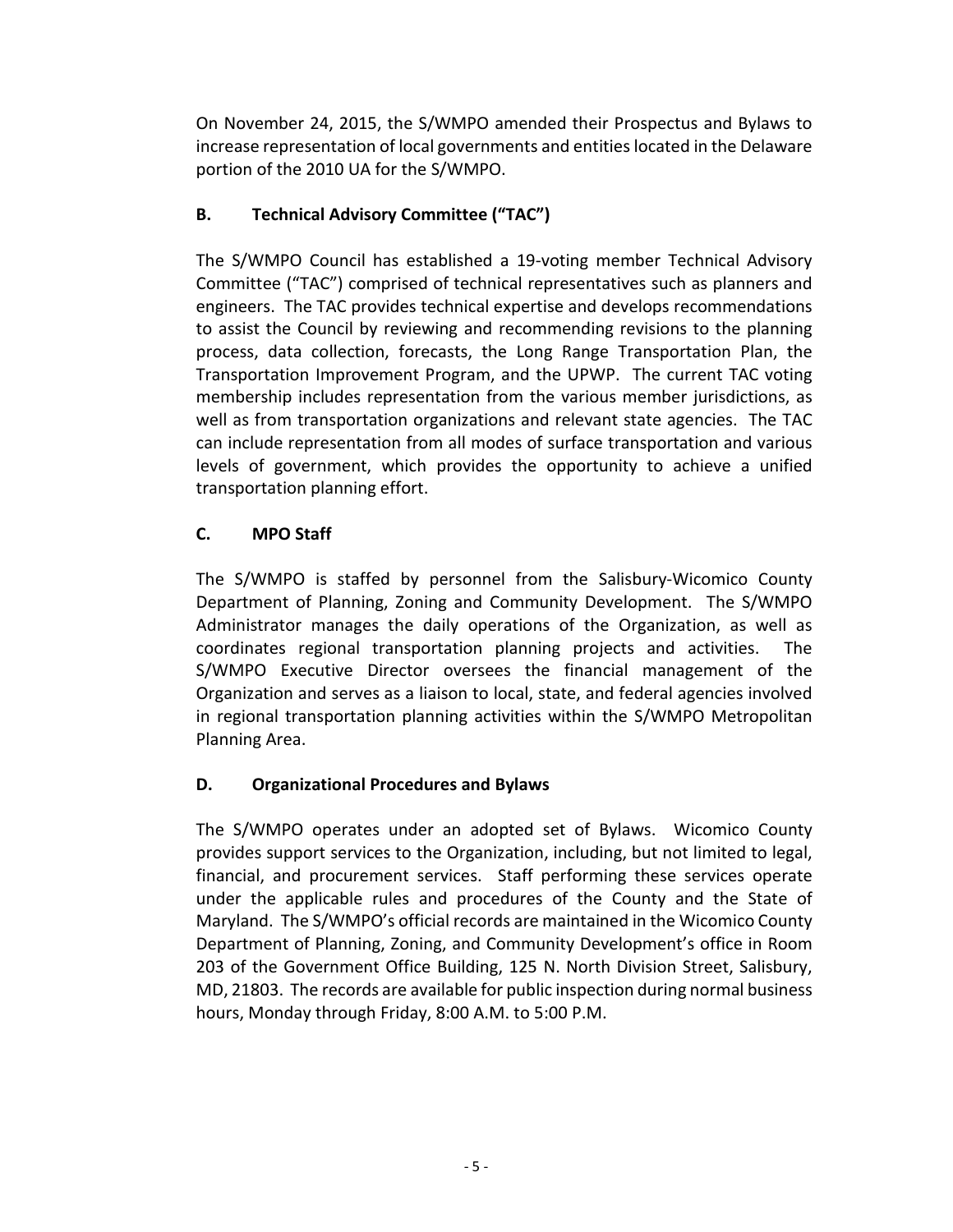## **SALISBURY/WICOMICO METROPOLITAN PLANNING ORGANIZATION UNIFIED PLANNING WORK PROGRAM FY 2023**

#### **A. Core Planning**

#### *1. TRANSPORTATION IMPROVEMENT PROGRAM*

- Objectives: To develop the Salisbury/Wicomico Metropolitan Planning Organization's Transportation Improvement Program ("TIP") for FY 2023 – FY 2026 as specified by the federal urban transportation planning requirements and consistent with state CTPs.
- Previous Work: FY 2022 FY 2025; FY 2021 FY 2024; FY 2020 FY 2023; FY 2019 – FY 2022; FY 2018 – FY 2021; FY 2017 – FY 2020; FY 2016 – FY 2019; FY 2014 – FY 2017; FY 2013 – FY 2016; FY 2012 – FY 2015; FY 2011 – FY 2014; FY2010 – FY2013 TIP; FY 2009 – FY 2012 TIP; FY 2008 - FY 2011 TIP; FY 2007 - FY 2009 TIP.
- Methodology: Compile a comprehensive list of federally funded and regionally significant transportation improvements recommended for implementation during the 4-year program period. The document will represent the region's transportation priorities and include realistic financially constrained cost estimates.
- End Product: FY 2023 FY 2026 Salisbury/Wicomico Metropolitan Planning Organization Transportation Improvement Program, as well as amendments and administrative modifications to the FY 2022 – FY 2025 TIP.
- Staffing: S/WMPO.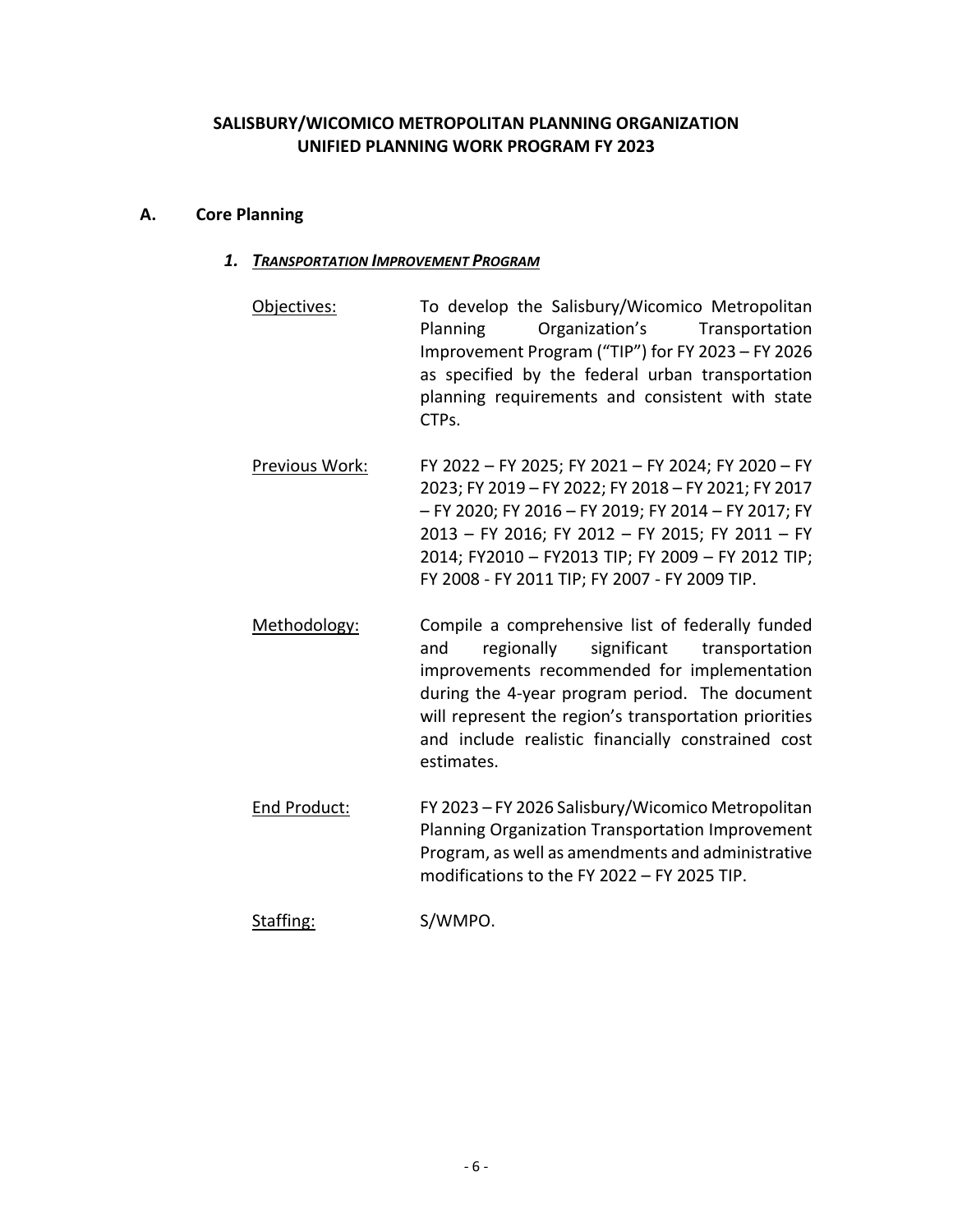Funding: Funding for this task totals \$8,000, as listed below by source and state:

| <b>SOURCE</b> | MARYLAND | DELAWARE |
|---------------|----------|----------|
| <b>FHWA</b>   | \$1,618  | \$3,150  |
| <b>FTA</b>    | \$782    | \$850    |
| <b>DOT</b>    | \$300    | \$500    |
| Local         | \$300    | \$500    |
| <b>TOTAL</b>  | \$3,000  | \$5,000  |

Completion Date: Draft / Adoption – Fall 2023 Amendments and Administrative Modifications – as needed basis.

#### *2. UNIFIED PLANNING WORK PROGRAM*

Objectives: To develop the FY 2024 UPWP, amend FY 2023 UPWP, as well as deobligate unencumbered carryover funding from the FY 2022 UPWP.

Previous Work: FY 2007, 2008, 2009, 2010, 2011, 2012, 2013, 2014, 2015, 2016, 2017, 2018, 2019, 2020, 2021, 2022, and 2023 UPWPs.

- Methodology: This sub-task will be performed by the S/WMPO with assistance from the Technical Advisory Committee, S/WMPO Council, MDOT, MTA, DelDOT, DTC, FHWA, and FTA. Specific tasks to be funded in FY 2023 will be identified by Staff, TAC, Council and/or transportation planning activities undertaken during previous years, as well as recommendations contained in LRTPs and locally adopted comprehensive plans.
- End Products: Amend, if necessary, and develop FY 2023 and FY 2024 UPWP's, respectively.

#### Staffing: S/WMPO.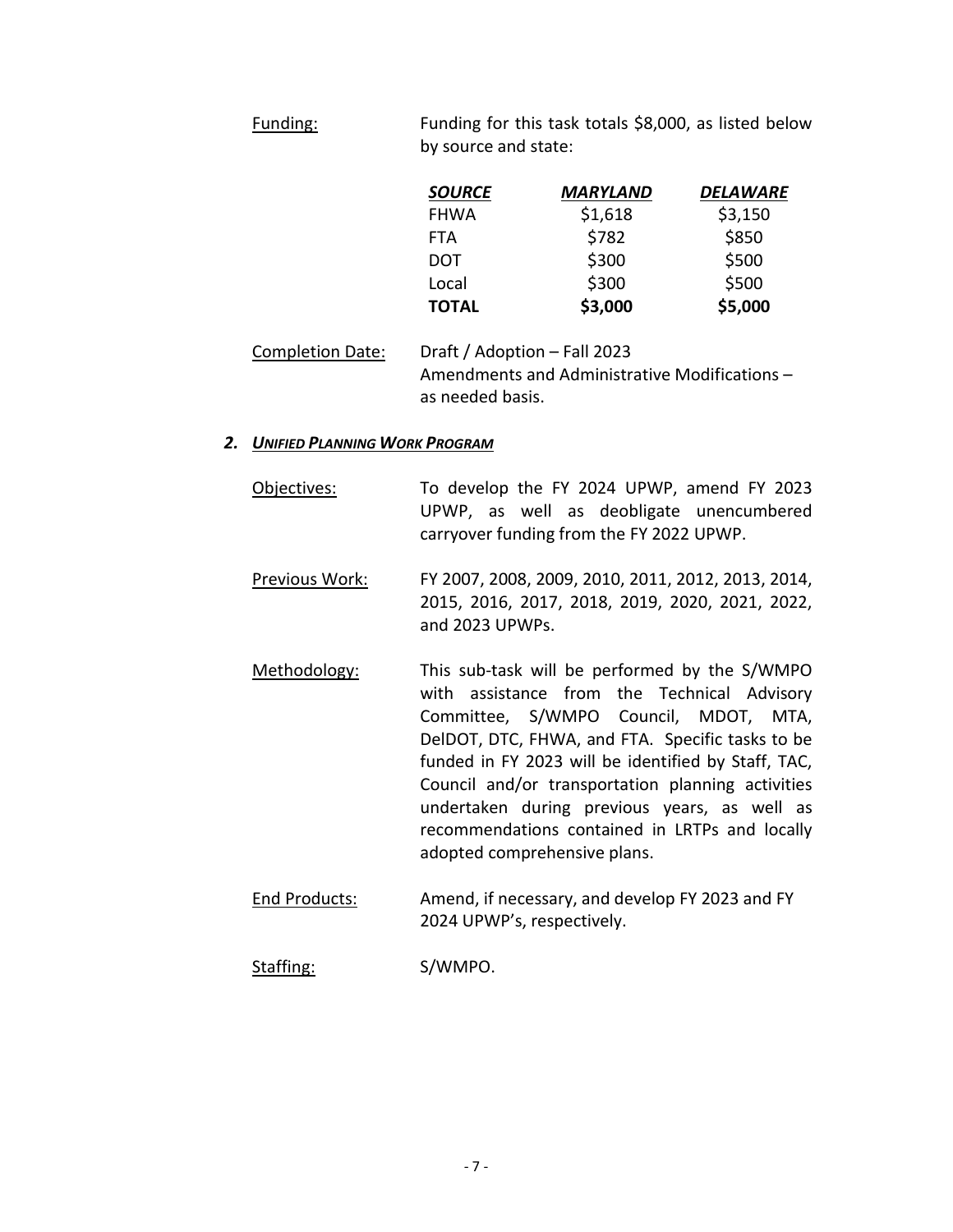Funding: Funding for this task totals \$9,000, as listed below by source and state:

| <b>SOURCE</b> | <b>MARYLAND</b> | <b>DELAWARE</b> |
|---------------|-----------------|-----------------|
| <b>FHWA</b>   | \$2,697         | \$2,520         |
| <b>FTA</b>    | \$1,303         | \$680           |
| <b>DOT</b>    | \$500           | \$400           |
| Local         | \$500           | \$400           |
| <b>TOTAL</b>  | \$5,000         | \$4,000         |

| <b>Completion Date:</b> | Draft / Adoption – Winter / Spring 2023 |
|-------------------------|-----------------------------------------|
|                         | Amendments - as needed                  |

#### *3. LONG RANGE TRANSPORTATION PLAN*

Objective: The S/WMPO adopted their LRTP, Connect 2050, on December 17, 2019, and is required by federal regulations to update the Plan on a four-year cycle. To meet this schedule, the Plan will be reviewed, revised, and adopted prior to December of 2023 (FY 2024).

- Previous Work: Adopted LRTP in FY 2007, FY 2011, FY 2015, and FY 2020.
- Methodology: In anticipation of the 2023 update of the Organization's LRTP, S/WMPO Staff will compile essential background information, conduct research about emerging trends, and analyze transportation and development activity to identify potential impacts to the regional transportation network. Pertinent data to be compiled and analyzed includes: previous and on-going transportation planning studies and reports prepared for the S/WMPO; Capital Improvement Programs and Budgets of member jurisdictions; improvements since the last update; freight analysis data (movements and modes); Census data; waterborne freight commodities data; Shore Transit's Annual Transportation Plan; State and Federal Surface Transportation Plans; and locally-adopted comprehensive plans.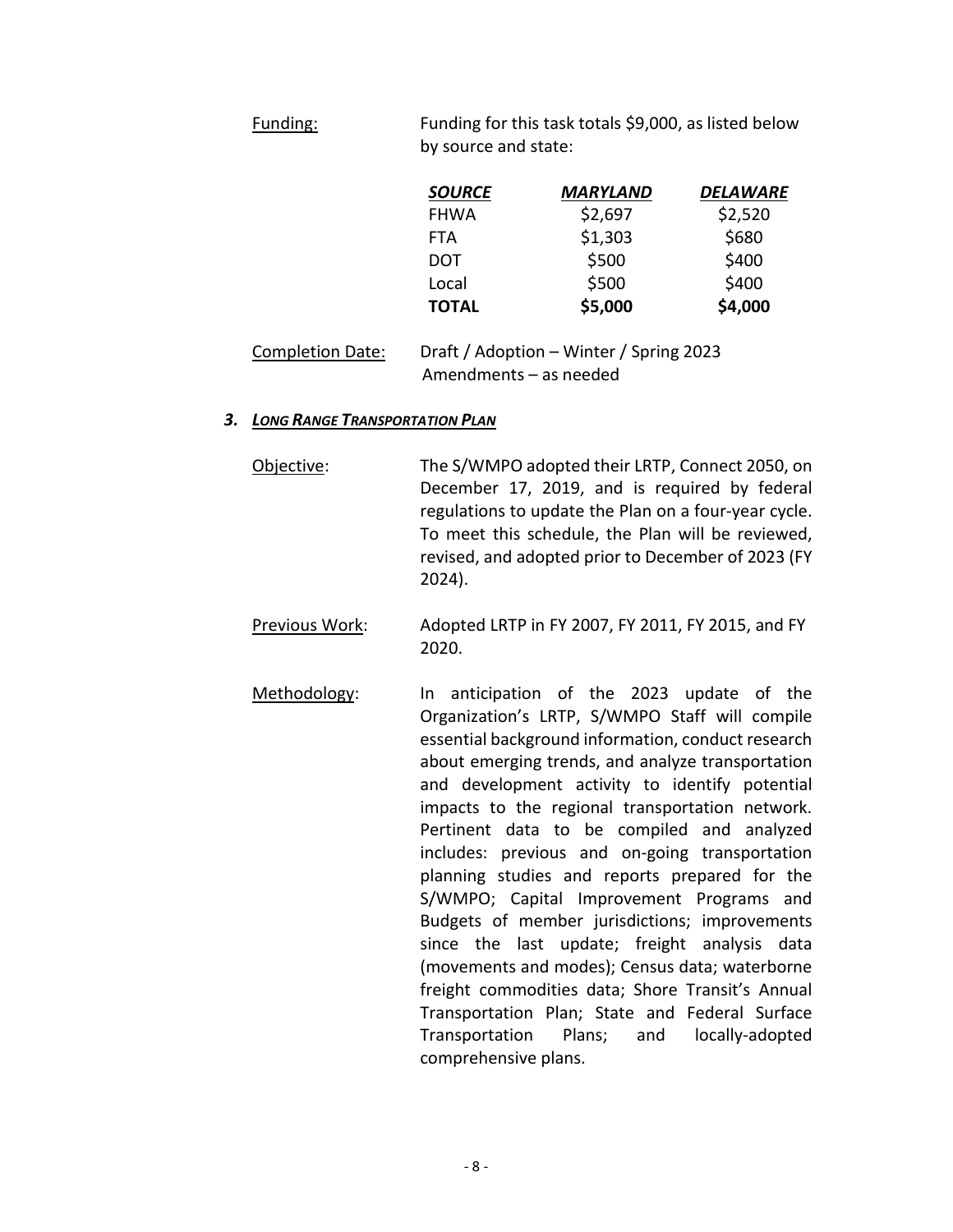The S/WMPO Staff will be extensively involved with other aspects of the update, including, but not limited to the following: organizing public participation and outreach efforts; managing the project team and schedule; identifying and compiling relevant resource data; coordinating Plan review and adoption process with the Technical Advisory Committee, S/WMPO Council, FHWA, FTA, MDOT, MTA, DelDOT, and DTC to ensure the Plan is in conformance with applicable state and federal regulations, as well as consistent with local plans, policies, and programs.

The S/WMPO's adopted Public Participation Plan will be followed to ensure and encourage public participation.

End Product: 2023 Salisbury-Wicomico Metropolitan Planning Organization's Long Range Transportation Plan.

Staffing: S/WMPO and consultants.

Funding: Funding for this task totals \$97,350, as listed below by source and state:

| <b>SOURCE</b> | MARYLAND | <b>DELAWARE</b> |
|---------------|----------|-----------------|
| <b>FHWA</b>   | \$25,541 | \$31,500        |
| <b>FTA</b>    | \$12,339 | \$8,500         |
| <b>DOT</b>    | \$4,735  | \$5,000         |
| Local         | \$4,735  | \$5,000         |
| <b>TOTAL</b>  | \$47,350 | \$50,000        |

MDOT funded the 2007, 2011, and 2015 Long Range Transportation Plan (consultant's fee). The S/WMPO funded data development (Traffic Analysis Zones and Trip Generation analysis), as well as public outreach efforts. The 2019 LRTP was funded via PL, 5307, State, and local contributions allocated to a UPWP(s), which is the same funding mechanisms used for the 2023 update.

Completion Date: Draft – August 2023 Adoption – Prior to November 2023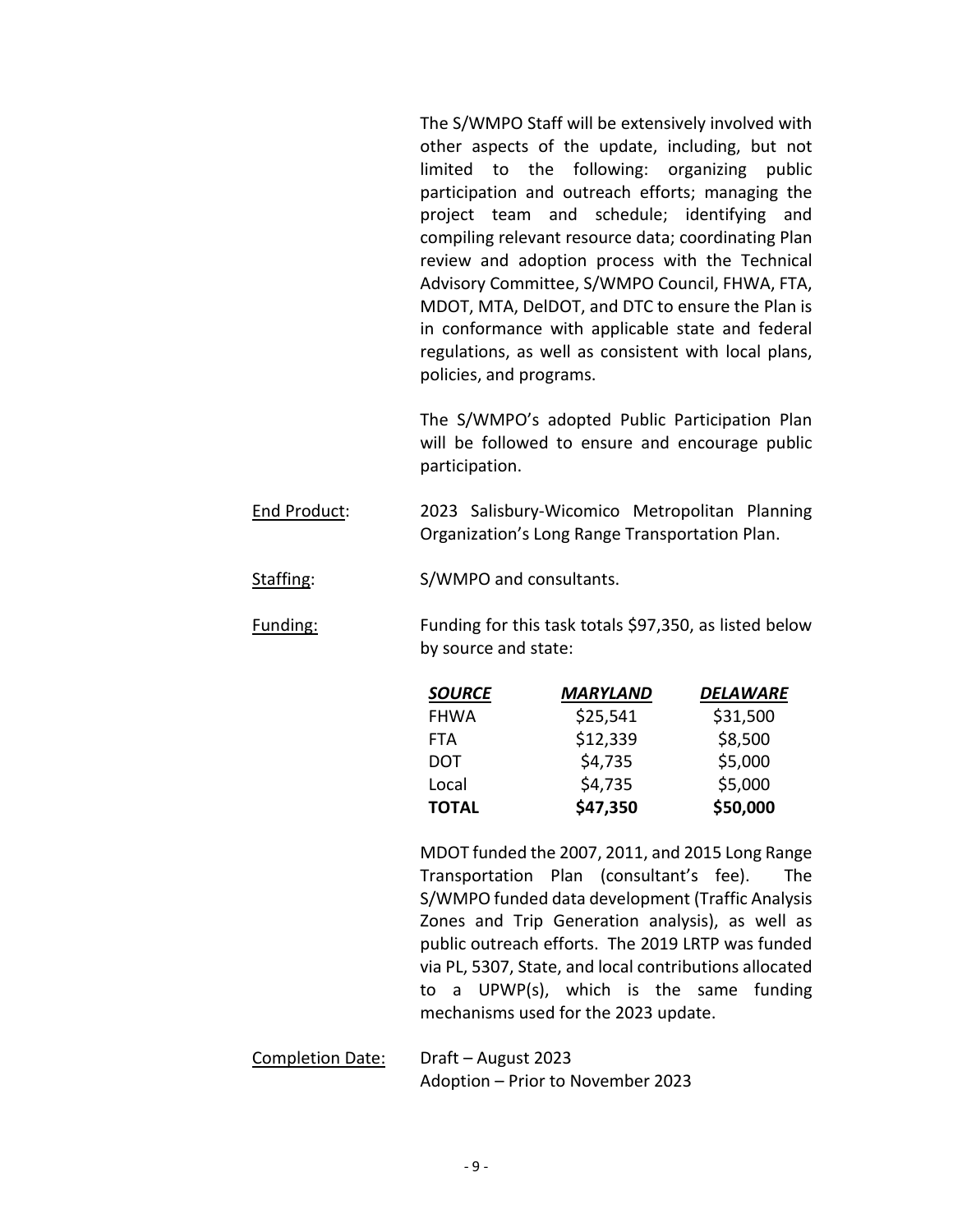#### *4. TRANSPORTATION DEVELOPMENT PLAN*

- Objectives: To ensure the Transportation Development Plan ("TDP") prepared by the Shore Transit is consistent with the S/WMPO LRTP.
- Previous Work: Shore Transit has prepared and adopted previous versions of the TDP. The S/WMPO has an adopted LRTP containing a multi-modal Transportation element, which includes a narrative about transportation services provided by Shore Transit.
- Methodology: The S/WMPO annually reviews the TDP to ensure consistency with the LRTP. This will include, when necessary, discussions amongst S/WMPO staff, MTA, and Shore Transit.
- End Products: Consistency between the S/WMPO's LRTP and Shore Transit's TDP.
- Staffing: S/WMPO.
- Funding: Funding for this task totals \$600, as listed below by source and state:

| <b>SOURCE</b> | MARYLAND | DELAWARE |
|---------------|----------|----------|
| <b>FHWA</b>   | \$324    | \$0      |
| <b>FTA</b>    | \$156    | \$0      |
| <b>DOT</b>    | \$60     | \$0      |
| Local         | \$60     | \$0      |
| <b>TOTAL</b>  | \$600    | \$0      |

#### Completion Date: Ongoing

#### **B. MPO Administration**

Objectives: Significant organizational and regional transportation planning activities have been completed since the establishment of the S/WMPO in 2004. These activities include the establishment of a Council and Technical Advisory Committee, and the development and adoption of governing documents, including, but not limited to the following: Memorandum of Understanding and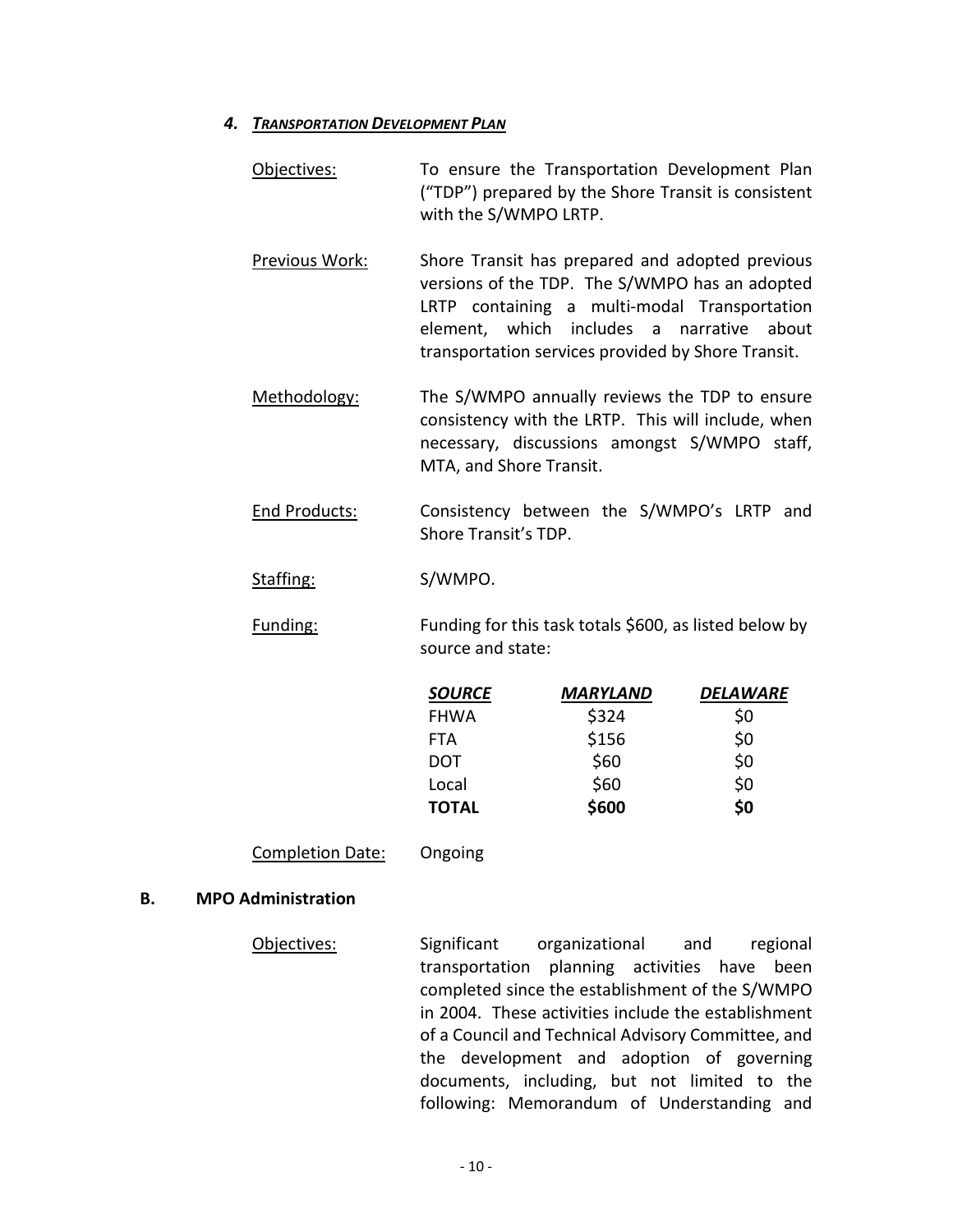Master Agreement; Prospectus and Bylaws; and establishing the S/WMPO Metropolitan Planning Area boundary. Also, this task includes administrative responsibilities associated with the daily operations of staffing the S/WMPO and its regional planning activities and functions.

In addition to these daily operations, during FY 2023 the following on-going activities are anticipated:

- Staff training Wicomico County Department of Planning, Zoning, and Community Development staff will continue to receive training on the federally prescribed Metropolitan Transportation Planning Process. This item is timely given the enactment of Performance Measures associated with the passage of the MAP-21 and the FAST Act. This continuous training will include opportunities offered through membership, participation, and attendance of conferences and training activities of the Association of Metropolitan Planning Organizations ("AMPO").
- Air Quality Conformity Coordination  $-$  S/WMPO Staff will coordinate air quality conformity determination activities with the Delaware Department of Transportation to monitor the conformity status of Sussex County, Delaware. DelDOT is responsible for compliance with federal air quality conformity planning requirements for a defined Maintenance Area of the UA within Sussex County, De.
- Review and, if necessary, revise Governing and Planning Documents – S/WMPO Staff will conduct an annual review and, if necessary, recommend revisions of existing organizational documents, including, but not limited to the Bylaws and Prospectus, Public Participation Plan, Title VI Plan, etc.
- Data Collection  $S/WMPO$  Staff will coordinate the collection and storage of traffic studies prepared by developers during the submission and review of various development projects proposed within the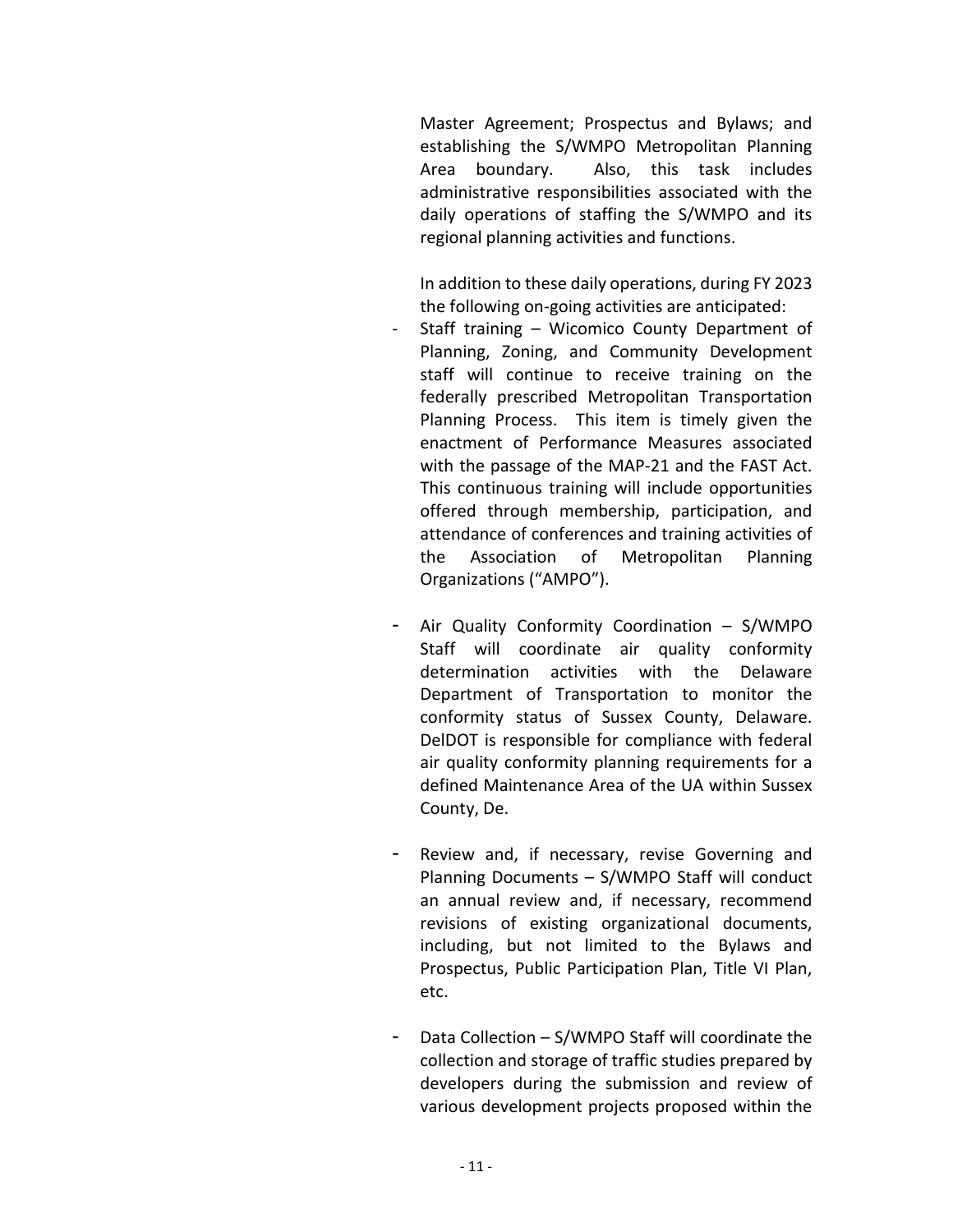S/WMPO Metropolitan Planning Area ("MPA") boundary. Also, when applicable, the S/WMPO will maintain data pertaining to traffic counts on roadways within the MPA that have been compiled by the various member jurisdictions.

- Manage the S/WMPO, which includes the daily activities needing to be performed to keep the S/WMPO operational. These activities, include, but are not limited to the following:
	- Manage the daily operations and activities of the S/WMPO;
	- Contract administration between the S/WMPO and other entities and vendors;
	- S/WMPO accounting and financial requirements;
	- Continued maintenance of the S/WMPO invoice tracking database;
	- Prepare quarterly reimbursement requests and progress reports;
	- Staff and support of the S/WMPO Technical Advisory Committee and the Council;
	- Represent the S/WMPO at transportation related meetings, presentations, team planning initiatives, and conferences; and
	- Attend training, conferences, and seminars to ensure the S/WMPO staff are knowledgeable about applicable federal and state regulations and performance measures consistent with MAP 21 and the FAST Act.
- Methodology: These sub-tasks will be performed by the S/WMPO, MDOT, and DelDOT. The developmental work will be consistent with federal Metropolitan Planning Organization Guidelines.

## End Products:

- Training of S/WMPO Staff.
- Input of S/WMPO Staff and coordination with DelDOT about the air quality conformity issues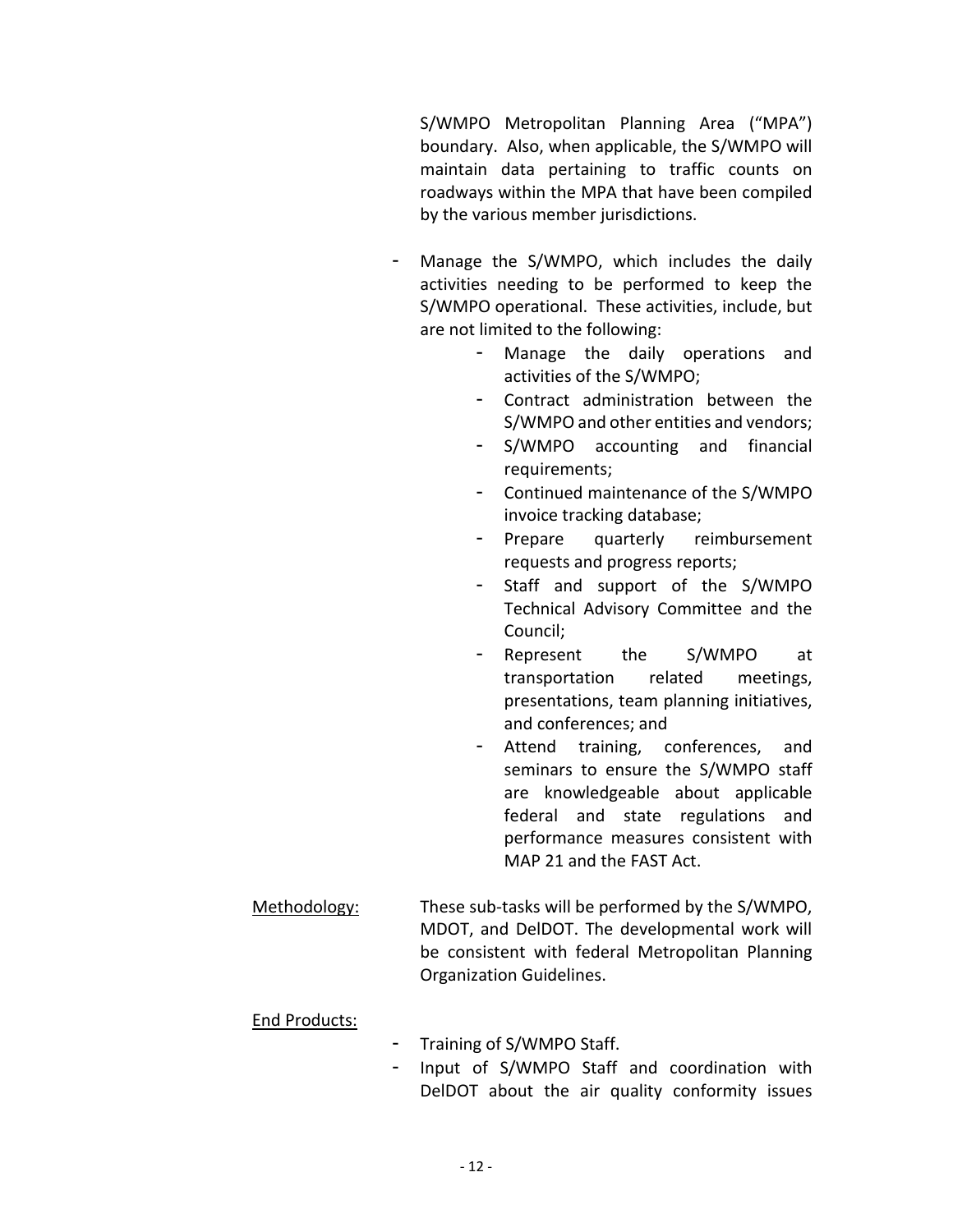associated with being designated as a Maintenance Area.

- Current adopted documents, to include the Prospectus and Bylaws, Public Participation Plan, Title VI Plan, etc.
- A tabulation of relevant traffic studies and data within the S/WMPO MPA.
- S/WMPO Invoice tracking database to streamline internal review and processing of invoices and prepare reimbursements.

Staffing: S/WMPO.

Funding: Funding for this task totals \$65,000, as listed below by source and state:

| <b>SOURCE</b> | <b>MARYLAND</b> | <b>DELAWARE</b> |
|---------------|-----------------|-----------------|
| <b>FHWA</b>   | \$24,273        | \$12,600        |
| <b>FTA</b>    | \$11,727        | \$3,400         |
| <b>DOT</b>    | \$4,500         | \$2,000         |
| Local         | \$4,500         | \$2,000         |
| <b>TOTAL</b>  | \$45,000        | \$20,000        |

Completion Date: Ongoing

#### **C. Public Participation Process**

- Objective: Activities will be undertaken to increase public participation in the S/WMPO's transportation planning process.
- Previous Work: A new dedicated Website for the S/WMPO was completed in FY 2021 and is maintained to include all organizational documents, including, but not limited to LRTP, TIP, UPWP, Request for Proposals, TAC and Council meeting agenda and minutes, traffic studies and reports, and links to supporting organizations and agencies.

The Organization adopted a Public Participation Plan in FY 2008, and amended in FY 2012 of FY 2020.

Methodology: Implementation efforts will continue to maintain and, when necessary, update the Public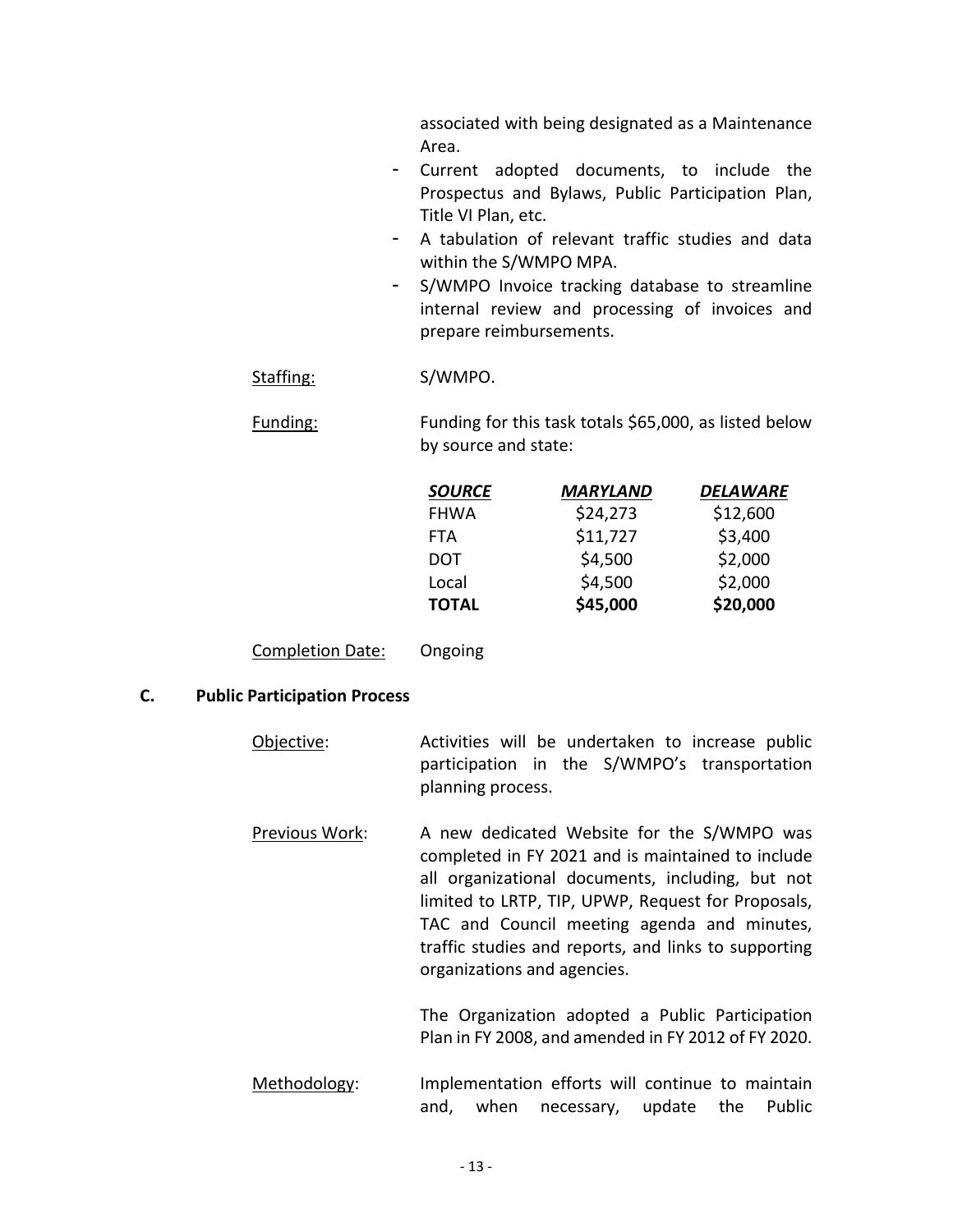Participation Plan and the Organization's website through regular review and comparison with those developed for other MPO's, as well as modifications to any officially adopted document(s).

- End Product: A current and updated Public Participation Plan; continue to maintain the existing S/WMPO website, which contains links to member jurisdictions and organizations; advertise upcoming TAC and MPO Council meeting dates, agendas, and materials; advertise Request For Proposals; and provide a public portal to review existing plans, publications, and work program items (TIP, UPWP, and the LRTP). Staffing: S/WMPO, website consultant, and advertising vendors.
- Funding: Funding for this task totals \$6,000, as listed below by source and state:

| <b>SOURCE</b> | <b>MARYLAND</b> | DELAWARE |
|---------------|-----------------|----------|
| <b>FHWA</b>   | \$1,618         | \$1,890  |
| <b>FTA</b>    | \$782           | \$510    |
| <b>DOT</b>    | \$300           | \$300    |
| Local         | \$300           | \$300    |
| <b>TOTAL</b>  | \$3,000         | \$3,000  |

Completion Date: Ongoing

#### **D. Special Studies & Work Program Items**

#### *1. GEOGRAPHICAL INFORMATION SYSTEMS – ONGOING ENHANCEMENTS*

- Objective: The County Planning Department has previously initiated work on the development of a Geographic Information System, which is an ongoing coordinated effort between the S/WMPO, MDOT, and DelDOT. This task will support this effort and develop and utilize data for transportation and land use planning.
- Previous Work: Work on an Enterprise GIS system has been initiated and was utilized extensively during the preparation of a majority of special studies completed to date. Computer hardware and software have been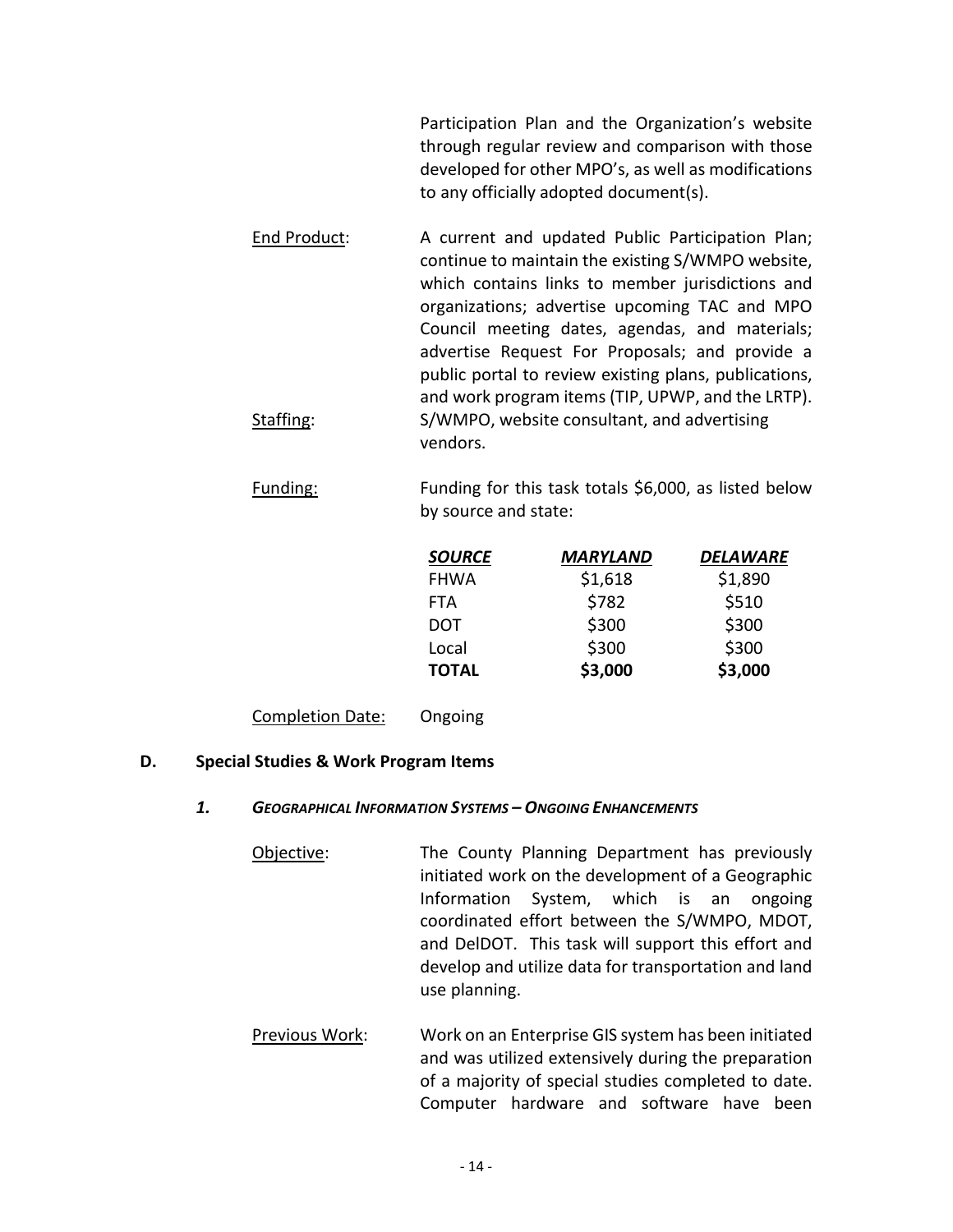obtained and data collection and network coding have been accomplished, with data updates ongoing. Major accomplishments of the GIS Enhancement efforts of the County include: development of a vector-based parcel layer; creation of geodatabases; and the acquisition of orthophotography.

Methodology: Work is continuing on the development and enhancement of comprehensive multi-jurisdictional GIS. The GIS is used to produce mapping and data for many purposes including: transportation/transit planning; macro-level demand and growth forecasting/modeling; Emergency 911 planning; project impact analysis; comprehensive road inventory and mapping; and ongoing update of land use files and development capacity analysis.

End Product: The GIS database developed from this task will support ongoing transportation planning functions related to mapping and inventory of roadway network infrastructure, and will also assist in the development and completion of the LRTP, and to support Corridor and Traffic Management Studies (both motorized and non-motorized).

Staffing: S/WMPO and consultants.

Funding: Funding for this task totals \$7,000, as listed below by source and state:

| <b>SOURCE</b> | MARYLAND | <b>DELAWARE</b> |
|---------------|----------|-----------------|
| <b>FHWA</b>   | \$3,776  | \$0             |
| <b>FTA</b>    | \$1,824  | \$0             |
| <b>DOT</b>    | \$700    | \$0             |
| Local         | \$700    | \$0             |
| <b>TOTAL</b>  | \$7,000  | \$0             |

Completion Date: Ongoing

#### *2. CORRIDOR AND INTERSECTION PLANNING*

Objective: To conduct planning-level corridor studies, as well as intersection safety and traffic signal warrant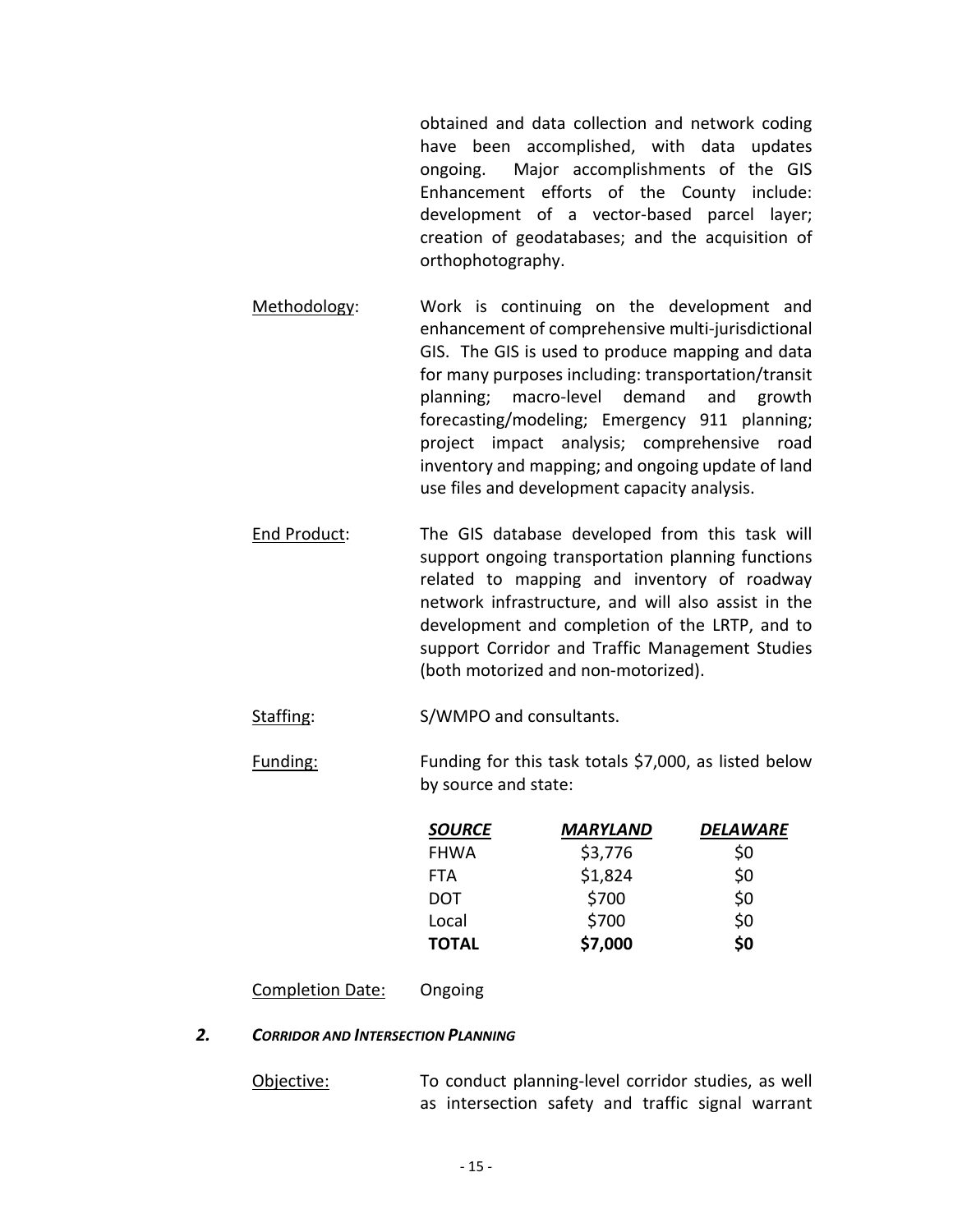analysis to understand current and future conditions of operational and safety aspects of the road network within the Metropolitan Planning Area.

- Previous Work: The S/WMPO has prepared the following corridor studies:
	- Pemberton Drive Corridor Study;
	- East Side Corridor Study;
	- Riverside Drive Corridor Study;
	- U.S. 13 / Bi-State Blvd. / Foskey Lane Corridor Study;
	- U.S. 13 North / Naylor Mill Road Corridor Study; and
	- Eastern Shore Drive Corridor Study.
- Methodology: The scope of work will be developed by the S/WMPO Staff and members of the Technical Advisory Committee. Professional consulting services will be obtained to conduct and present the findings of project(s).
- End Product: Contingent upon available funding, the anticipated deliverables for each project include the following:
	- A.) *Brown Street Corridor Study* will include a Final Report, which may contain the following: current and future traffic conditions at identified intersections; short, mid, and long-term solutions to improve conditions for motorists, pedestrians, and cyclists along the surrounding thoroughfares; planning-level cost estimates for each proposed recommendation; renderings of major recommended improvements; alternatives to improve intersection(s); and potentially a traffic signal warrant analysis.
- Staffing: S/WMPO and selected consultant(s).
- Funding: Funding for this task totals \$40,007, as listed below by source and state: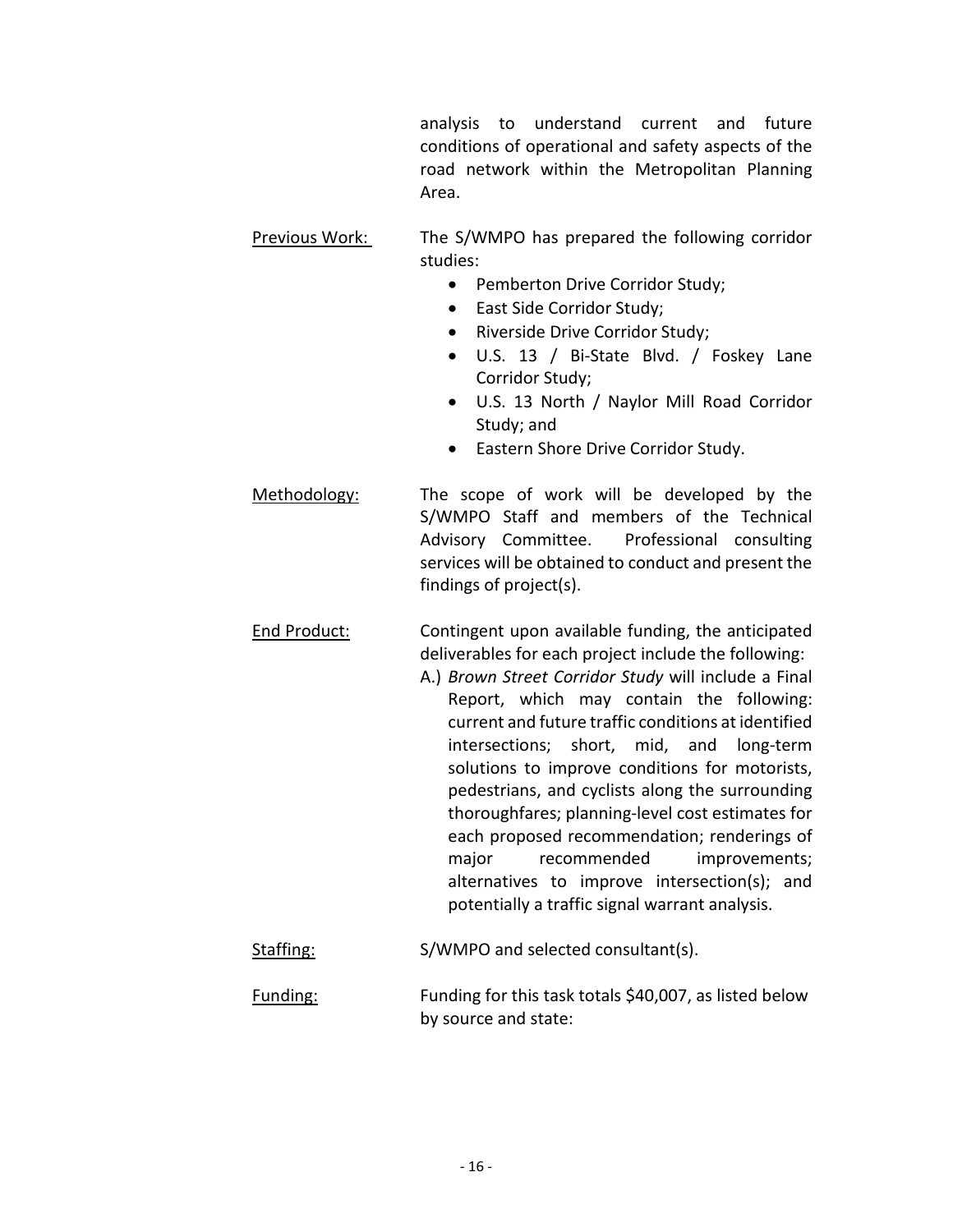| <b>SOURCE</b> | <b>MARYLAND</b> | DELAWARE |
|---------------|-----------------|----------|
| <b>FHWA</b>   | \$21,580        | \$0      |
| <b>FTA</b>    | \$10,426        | \$0      |
| DOT           | \$4,000.50      | \$0      |
| Local         | \$4,000.50      | \$0      |
| <b>TOTAL</b>  | \$40,007        | \$0      |

Completion Date: Spring 2022

#### *3. TRANSIT PLANNING*

- Objective: Consistent with the purpose of the Planning Emphasis Areas – Ladders of Opportunity, funding is allocated to assist Shore Transit with planning activities designed to reduce gaps in access to essential services including housing, employment, health care, academic institutions, recreation, and other major activity generators. Funding during this fiscal year will be used to retain professional planning services to prepare and present an Origin – to – Destination Improvement study.
- Previous Work: Since FY 2010, the S/WMPO has conducted several transportation and transit studies to assist Shore Transit with their operations. In FY 2011, the Shore Transit Traffic Impact Study was completed. The purpose of this Study was to assist in determining the potential impact(s) to ridership and bus routes based on the relocation of Shore Transit's operations and primary point of transfer to a facility at the intersection of U.S. Route 50 Westbound and Walston Switch Road. Moreover, the S/WMPO funded a Routing Analysis for Shore Transit routes based on the relocation. In 2012, the Organization funded the Shore Transit Ridership Study to assist Shore Transit with collecting and reporting ridership data to the National Transit Database (NTD). In 2017, the S/WMPO funded an Origin to Destination Study for Shore Transit. Also, in 2021, the S/WMPO funded Shore Transit Choice Ridership Study was completed.
- Methodology: The scope of work will be developed by the S/WMPO Staff and Shore Transit. Professional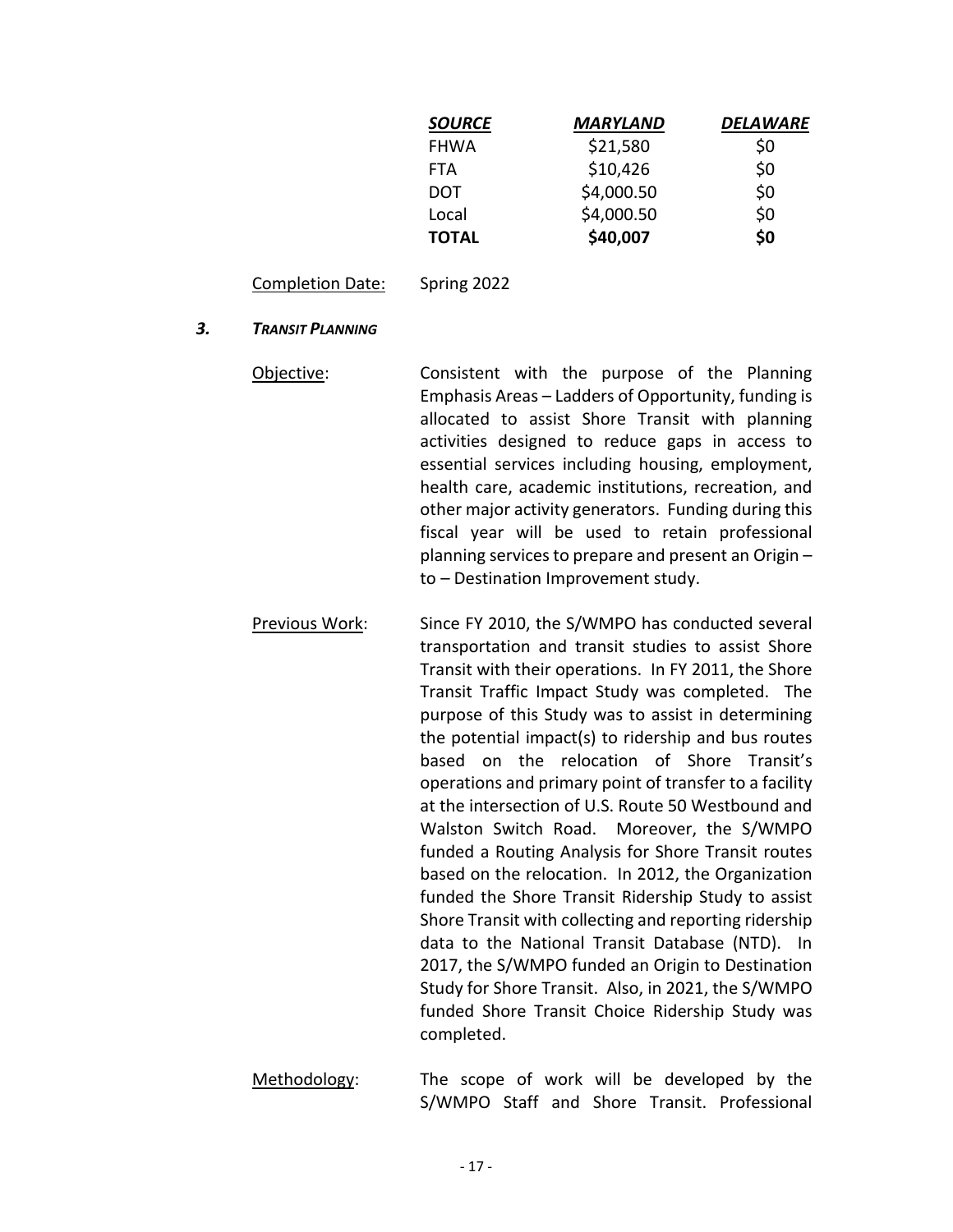services will be obtained.

| End Product: | To be determined.                  |
|--------------|------------------------------------|
| Staffing:    | S/WMPO and selected consultant(s). |

Funding: Funding for this task totals \$18,000, as listed below by source and state:

| <b>SOURCE</b> | MARYLAND | DELAWARE |
|---------------|----------|----------|
| <b>FHWA</b>   | \$6,473  | \$3,780  |
| <b>FTA</b>    | \$3,127  | \$1,020  |
| <b>DOT</b>    | \$1,200  | \$600    |
| Local         | \$1,200  | \$600    |
| <b>TOTAL</b>  | \$12,000 | \$6,000  |

Completion Date: To be determined

#### *4. FREIGHT PLANNING*

- Objective: Continue to conduct freight planning activities with state, and local agencies; and stakeholders to ensure the safe and efficient movement of goods and services on the regional transportation network. Moreover, maintain and establish partnerships with freight related organizations and private entities. Also, funding will be used for annual membership dues.
- Previous Work: The S/WMPO has partnered with MDOT, DelDOT, and VDOT to prepare the Delmarva Freight Plan. Also, a localized freight plan was prepared for the S/WMPO area in 2012. In addition, in 2020 the S/WMPO partnered with the City of Salisbury on a Port Study.
- Methodology: The scope of work will be developed by the S/WMPO Staff and members of the Technical Advisory Committee. Professional consulting services will be obtained to conduct and present the findings of project(s).

End Product: To be determined.

Staffing: S/WMPO and consultants.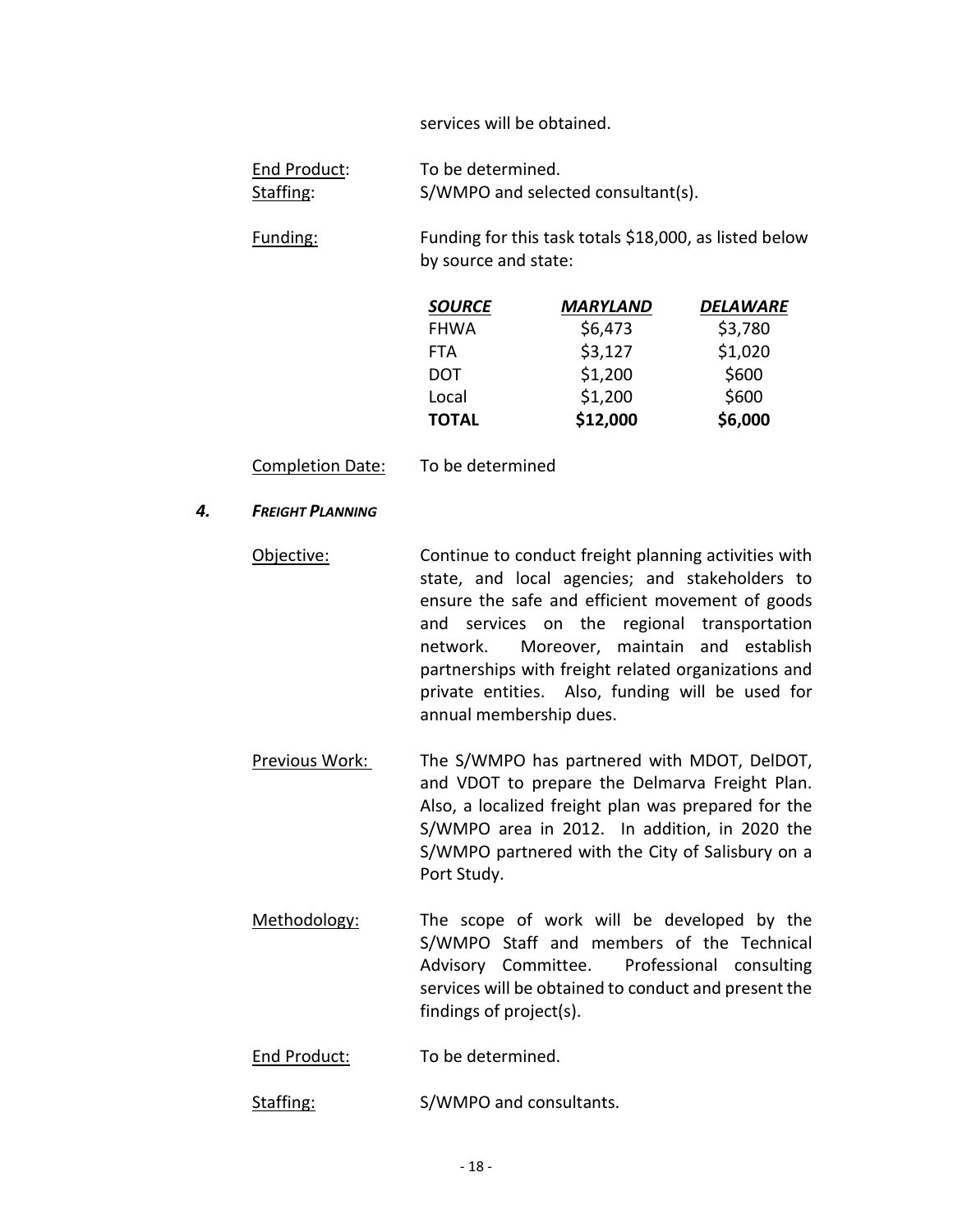Funding: Funding for this task totals \$3,000, as listed below by source:

| <b>SOURCE</b> | <b>MARYLAND</b> | DELAWARE |
|---------------|-----------------|----------|
| <b>FHWA</b>   | \$809           | \$945    |
| <b>FTA</b>    | \$391           | \$255    |
| <b>DOT</b>    | \$150           | \$150    |
| Local         | \$150           | \$150    |
| <b>TOTAL</b>  | \$1,500         | \$1,500  |

Completion Date: Ongoing.

#### *5. PEDESTRIAN AND CYCLIST PLANNING*

- Objective: To collect and develop pedestrian related data and increase planned walking activities within the MPA.
- Previous Work: As part of several corridor studies, non-motorized counts and recommendations to improve safety and connectivity of pedestrian networks have been developed, as well as the 2012 *S/WMPO Functional Master Plan of Hiking and Biking Trails*. Moreover, the S/WMPO funded the development of GIS data identifying the existing sidewalk network and gaps.

# Methodology:

End Product: Contingent upon available funding, the anticipated deliverables for each project include the following:

- A.) *Salisbury University – U.S. Route 13 Business Pedestrian and Cyclist Safety and Connectivity Study* will include a Final Report, which may contain the following: current and future conditions along U.S. Route 13 Business from Kay Avenue to W. College Avenue; short, mid, and long-term solutions to improve conditions / compatibility as well as safety and connectivity for motorists, pedestrians, and cyclists; planning-level cost estimates for each proposed recommendation; renderings of major recommended improvements; and presentation of final report to the TAC and Council.
- B.) *WalkWicomico Planning Initiatives* The S/WMPO will continue partnering with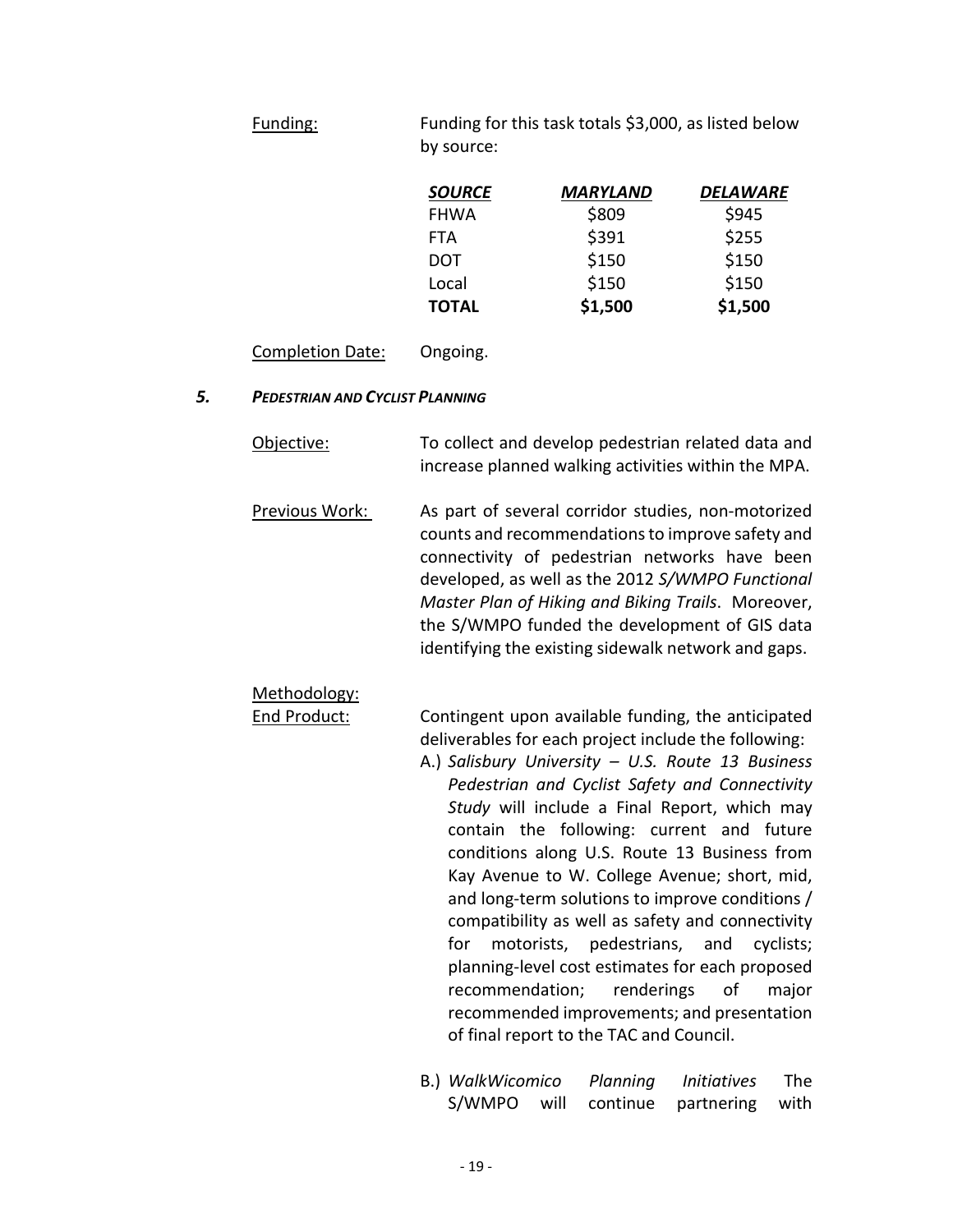Wicomico County Health Department's Walk Wicomico Committee to conduct outreach, educational opportunities, and organize community walks to promote the importance and benefits of walking.

- C.) *Bike Network Master Plan* will include a final report containing proposed and existing bicycle paths to create a regional and connected system for Delmar, Laurel, Blades, and Seaford communities. The Study will propose facilities by type; planning-level cost estimates for each recommended improvement; renderings / pictures of each facility type; and funding sources for implementation.
- Staffing: S/WMPO, various agencies, and entities.
- Funding: Funding for this task totals \$36,500.00, as listed below by project and source:

|    | <b>SOURCE</b> | <b>MARYLAND</b> | DELAWARE |
|----|---------------|-----------------|----------|
| A) | <b>FHWA</b>   | \$18,879        | \$0      |
|    | FTA           | \$9,121         | \$0      |
|    | DOT           | \$3,500         | \$0      |
|    | Local         | \$3,500         | \$0      |
|    | <b>TOTAL</b>  | \$35,000        | \$0      |
|    | <b>SOURCE</b> | MARYLAND        | DELAWARE |
| B) | <b>FHWA</b>   | \$809           | \$0      |
|    | FTA           | \$391           | \$0      |
|    | <b>DOT</b>    | \$150           | \$0      |
|    | Local         | \$150           | \$0      |
|    | <b>TOTAL</b>  | \$1,500         | \$0      |
|    | <b>SOURCE</b> | MARYLAND        | DELAWARE |
| C) | <b>FHWA</b>   | \$0             | \$31,500 |
|    | <b>FTA</b>    | \$0             | \$8,500  |
|    | <b>DOT</b>    | \$0             | \$5,000  |
|    | Local         | \$0             | \$5,000  |
|    | <b>TOTAL</b>  | \$0             | \$50,000 |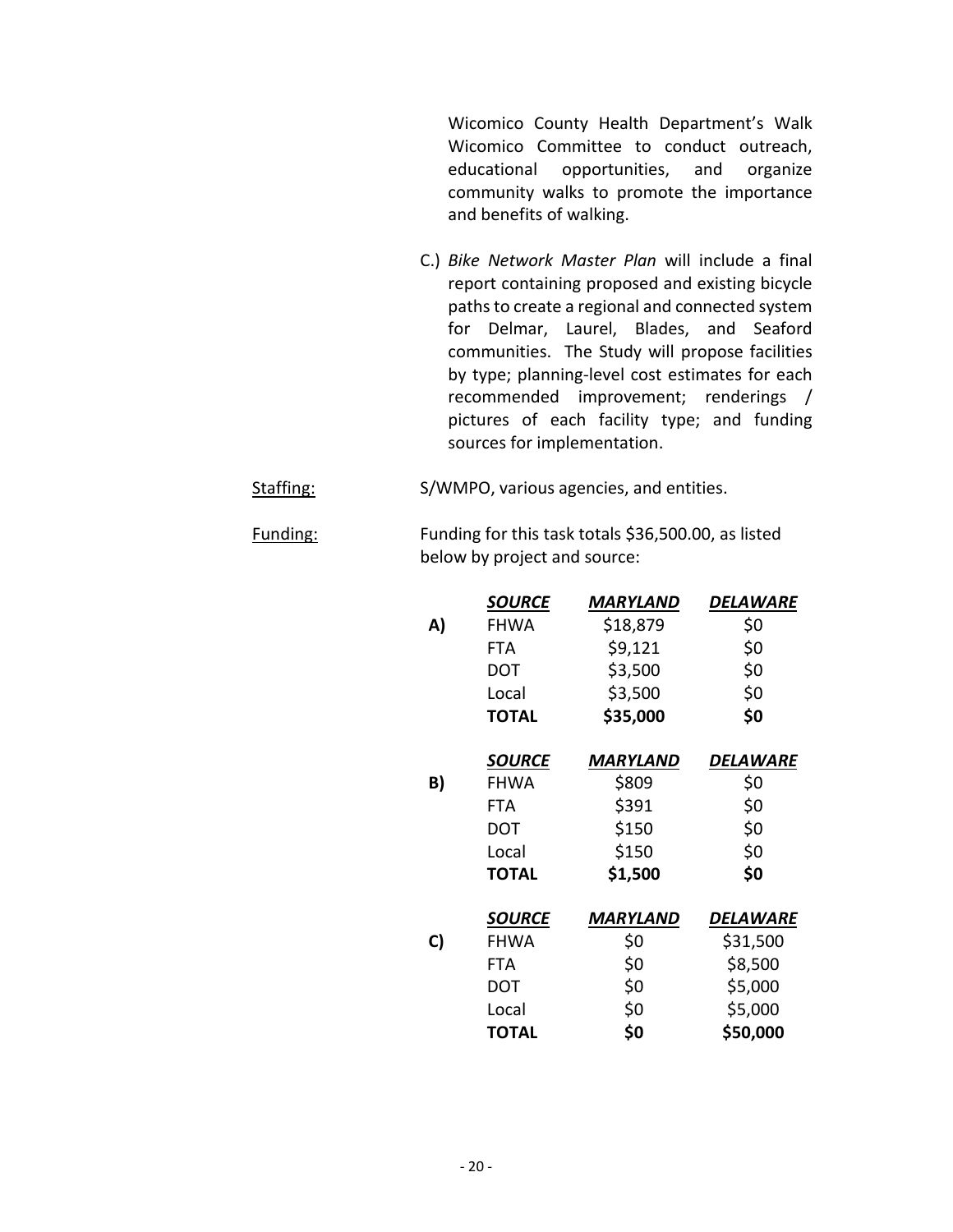## **SALISBURY/WICOMICO METROPOLITAN PLANNING ORGANIZATION FY 2023 UNIFIED PLANNING WORK PROGRAM**

| Line Item                                   | <b>FHWA</b> | <b>FTA</b> | DOT*        | LOCAL**                | <b>TOTAL</b> |
|---------------------------------------------|-------------|------------|-------------|------------------------|--------------|
| A. CORE PLANNING                            |             |            |             |                        |              |
| 1. Transportation<br>Improvement Program    | \$4,768     | \$1,632    | \$800       | \$800                  | \$8,000      |
| 2. Unified Planning Work<br>Program         | \$5,217     | \$1,983    | \$900       | \$900                  | \$9,000      |
| 3. Long Range Transportation<br>Plan        | \$57,041    | \$20,839   | \$9,735     | \$9,735                | \$97,350     |
| 4. Transportation<br>Development Program*** | \$324       | \$156      | \$60        | \$60                   | \$600        |
| <b>Subtotal Section A</b>                   | \$67,350    | \$24,610   | \$11,495    | <i><b>\$11,495</b></i> | \$114,950    |
| B. MPO<br><b>ADMINISTRATION</b>             | \$36,873    | \$15,127   | \$6,500     | \$6,500                | \$65,000     |
| C. PUBLIC PARTICIPATION<br><b>PROCESS</b>   | \$3,508     | \$1,292    | \$600       | \$600                  | \$6,000      |
| <b>D. SPECIAL STUDIES</b>                   |             |            |             |                        |              |
| 1. GIS Enhancements***                      | \$3,776     | \$1,824    | \$700       | \$700                  | \$7,000      |
| 2. Corridor and Intersection<br>Planning*** | \$21,580    | \$10,426   | \$4,000.50  | \$4,000.50             | \$40,007     |
| 3. Transit Planning***                      | \$10,253    | \$4,147    | \$1,800     | \$1,800                | \$18,000     |
| 4. Freight Planning                         | \$1,754     | \$646      | \$300       | \$300                  | \$3,000      |
| 5. Pedestrian and Cyclist<br>Planning       | \$51,188    | \$17,658   | \$8,650     | \$8,650                | \$86,500     |
| <b>Subtotal Section D</b>                   | \$88,551    | \$34,701   | \$15,450.50 | \$15,450.50            | \$154,153    |
| <b>TOTAL</b>                                | \$196,282   | \$75,730   | \$34,045.50 | \$34,045.50            | \$340,103    |

Notes:

\* DelDOT and MDOT 10 % Match

\*\* DelDOT 10% Cash Match and Wicomico County 10% services as local match

\*\*\* Maryland only allocation

\*\*\*\* Delaware only allocation